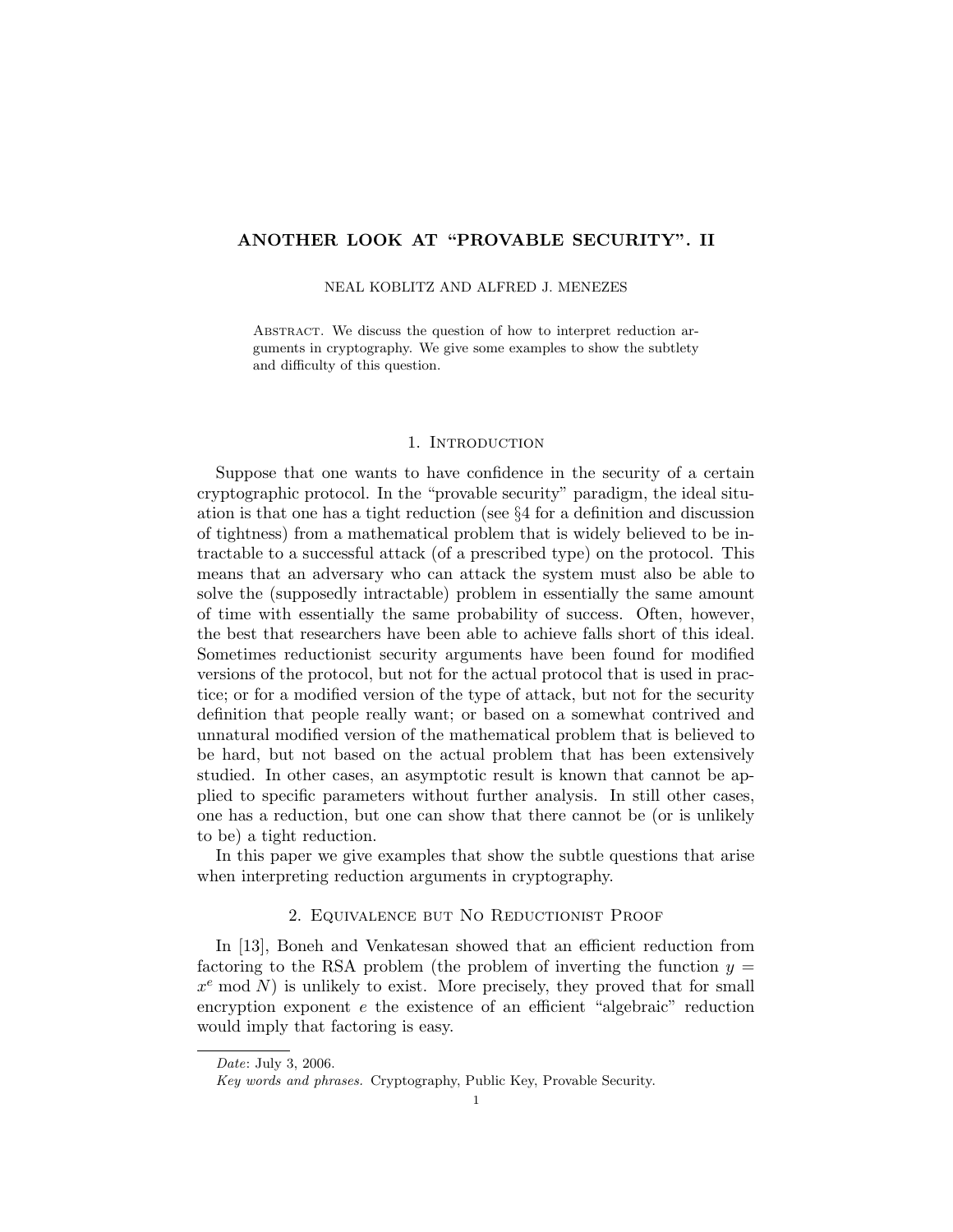The paper [13] appeared at a time of intense rivalry between RSA and elliptic curve cryptography (ECC). As enthusiastic advocates of the latter, we were personally delighted to see the Boneh–Venkatesan result, and we welcomed their interpretation of it  $-$  that, in the words of their title, "breaking RSA may not be equivalent to factoring" — as another nail in the coffin of RSA.

However, to be honest, another interpretation is at least as plausible. Both factoring and the RSA problem have been studied intensively for many years. In the general case no one has any idea how to solve the RSA problem without factoring the modulus. Just as our experience leads us to believe that factoring (and certain other problems, such as the elliptic curve discrete logarithm problem) are hard, so also we have good reason to believe that, in practice, the RSA problem is equivalent to factoring. Thus, an alternative interpretation of the Boneh–Venkatesan result is that it shows the limited value of reduction arguments, and an alternative title of the paper [13] would have been "Absence of a reduction between two problems may not indicate inequivalence."

Which interpretation one prefers is a matter of opinion, and that opinion may be influenced, as in our own case, by one's biases in favor of or against RSA.

# 3. Results That Point in Opposite Directions

3.1. Reverse Boneh–Venkatesan. A recent result [16] by D. Brown can be seen as giving support to the alternative interpretation of Boneh–Venkatesan that we described at the end of  $\S$ 2. For small encryption exponents  $e<sup>1</sup>$  Brown proves that if there is an efficient program that, given the RSA modulus  $N$ , constructs a straight-line program that efficiently solves the RSA problem,<sup>2</sup> then the program can also be used to efficiently factor  $N$ . This suggests that for small e the RSA problem may very well be equivalent to factoring. If one believes this interpretation, then one might conclude that small e are more secure than large e. In contrast, the result of Boneh– Venkatesan could be viewed as suggesting that large values of e are more secure than small ones.

As Brown points out in §5 of [16], his result does not actually contradict Boneh–Venkatesan. His reduction of factoring to a straight-line program for finding e-th roots does not satisfy the conditions of the reductions treated in [13]. His use of the e-th root extractor cannot be modeled by an RSAoracle, as required in [13], because he applies the straight-line program to ring extensions of  $\mathbb{Z}/N\mathbb{Z}$ .<sup>3</sup>

 ${}^{1}$ Brown's result actually applies if  $e$  just has a small prime factor.

<sup>&</sup>lt;sup>2</sup>This essentially means that it constructs a polynomial that inverts the encryption function.

<sup>&</sup>lt;sup>3</sup>For example, when  $e = 3$  the polynomial that inverts cube roots is applied to the ring  $\mathbb{Z}/N\mathbb{Z}[X]/(X^2-u)$ , where the Jacobi symbol  $\left(\frac{u}{N}\right) = -1$ .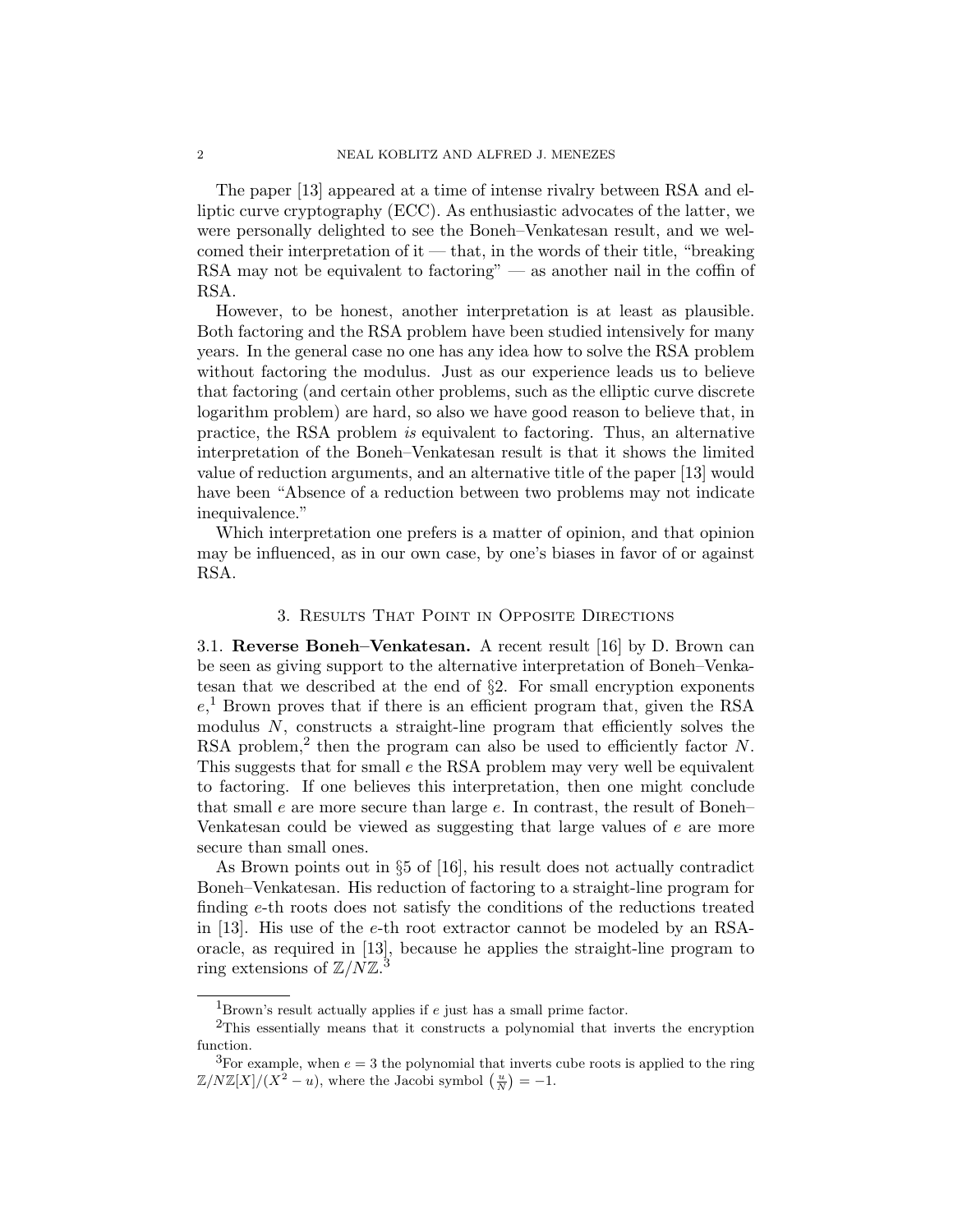Brown's choice of title is a helpful one: "Breaking RSA may be as difficult as factoring." All one has to do is put it together in a disjunction with the title of [13], and one has a statement that cannot lead one astray, and accurately summarizes what is known on the subject.

3.2. Random padding before or after hashing? When comparing ElGamal-like signature schemes, one finds that some, such as Schnorr signatures [35], append a random string to the message before evaluating the hash function; and some, such as the Digital Signature Algorithm (DSA) and the Elliptic Curve Digital Signature Algorithm (ECDSA), apply the hash function before the random padding. Is it more secure to do the padding before or after hashing? What do the available "provable security" results tell us about this question?

As we discussed in  $\S 5.2$  of [27], the proof that forgery of Schnorr signatures is equivalent to solving the discrete log problem (see the sketch in  $\S 5.1$  of [27] and §8.3 below, and the detailed proof in [33, 34]) relies in an essential way on the fact that an attacker must choose the random r before making his hash query. For this reason, the proof does not carry over to DSA, where only the message m and not r is hashed. In  $\S5.2$  of [27] we commented that

> ...replacing  $H(m, r)$  by  $H(m)$  potentially gives more power to a forger, who has control over the choice of k (which determines  $r$ ) but no control over the (essentially random) hash value. If  $H$  depends on  $r$  as well as  $m$ , the forger's choice of k must come before the determination of the hash value, so the forger doesn't "get the last word."

That was our attempt to give an intuitive explanation of the circumstance that in the random oracle model Schnorr signatures, unlike the closely related DSA signatures, have been tied to the discrete logarithm problem (DLP) through a reduction argument. One could conclude from our comment that it's more secure to do the padding before hashing.

However, we were very much at fault in misleading the reader in this way. In fact, there is another provable security result, due to D. Brown [14, 15], that points in the opposite direction. It says: If the hash function and pseudorandom bit generator satisfy certain reasonable assumptions, then ECDSA is secure against chosen-message attack by a universal forger<sup>4</sup> provided that the "adaptive semi-logarithm problem" in the elliptic curve group is hard.<sup>5</sup> Brown comments in [15] that his security reduction would not work for a modification of ECDSA in which  $r$  as well as the message  $m$  is hashed.

 ${}^{4}$ A forger is *universal* (or *selective* in Brown's terminology) if it can forge an arbitrary message that it is given.

<sup>&</sup>lt;sup>5</sup>A semi-logarithm of a point  $Q$  with respect to a basepoint  $P$  of prime order  $p$  is a pair  $(t, u)$  of integers mod p such that  $t = f(u^{-1}(P + tQ))$ , where the "conversion function" f is the map from points to integers mod  $p$  that is used in ECDSA. The adaptive semilogarithm problem is the problem of finding a semi-logarithm of  $Q$  to the base  $P$  given an oracle that can find a semi-logarithm of Q to any base of the form  $eP$  with  $e \neq 1$ .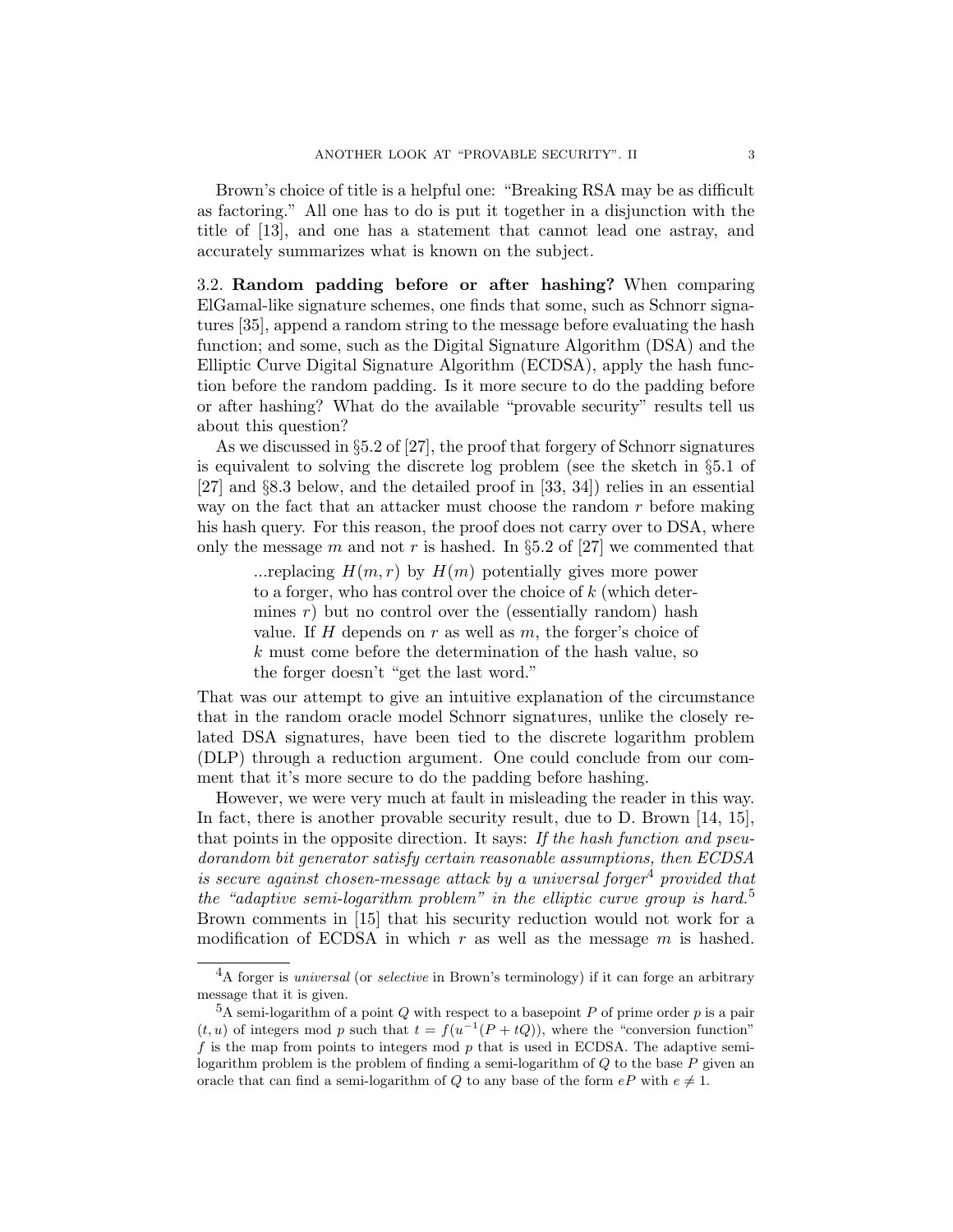Brown does not claim that the modified version is therefore less secure than the original version of ECDSA with only the message hashed. However, in an informal communication [17] he explained how someone might make such a claim: namely, the inclusion of a random  $r$  along with  $m$  in the input could be viewed as "giving an attacker extra play with the hash function," and this could lead to a breach. (But note that both the results in [33, 34] and in [14, 15] assume that the hash function is strong.)

Once again we have provable security results that suggest opposite answers to a simple down-to-earth question. Is it better to put in the random padding before or after evaluating the hash function? As in the case of the question in §3.1, both answers "before" and "after" can be supported by reduction arguments.

In §8 we shall discuss another question — whether or not forgery of Schnorr-type signatures is equivalent to the DLP — for which different provable security results give evidence for opposite answers.

### 4. Non-tightness in Reductions

We first give an informal definition of tightness of a reduction. Suppose that we have an algorithm for solving problem  $A$  that takes time at most  $T$ and is successful for a proportion at least  $\epsilon$  of the instances of A, where T and  $\epsilon$  are functions of the input length. A reduction from a problem  $\beta$  to  $\mathcal A$  is an algorithm that calls upon the algorithm for  $\mathcal A$  a certain number of times and solves  $\mathcal{B}$  in time  $T'$  for at least a proportion  $\epsilon'$  of the instances of B. This reduction is said to be *tight* if  $T' \approx T$  and  $\epsilon' \approx \epsilon$ . Roughly speaking, it is *non-tight* if  $T' \gg T$  or if  $\epsilon' \ll \epsilon$ .

Suppose that researchers have been able to obtain a highly non-tight reduction from a hard mathematical problem to breaking a protocol. There are various common ways to respond to this situation:

- (1) Even a non-tight reduction is better than nothing at all. One should regard the cup as half-full rather than half-empty, derive some reassurance from what one has, and try not to think too much about what one wishes one had.<sup>6</sup>
- (2) Even though the reduction is not tight, it is reasonable to expect that in the future a tighter reduction will be found.
- (3) Perhaps a tight reduction cannot be found for the protocol in question, but a small modification of the protocol can be made in such a way as to permit the construction of a tight reduction — and we

 ${}^{6}$ We are reminded of the words of the popular song If you can't be with the one you love,

Love the one you're with,

<sup>(</sup>Stephen Stills, 1970). The version for cryptographers is: If you can't prove what you'd love to prove,

Hype whatever you prove.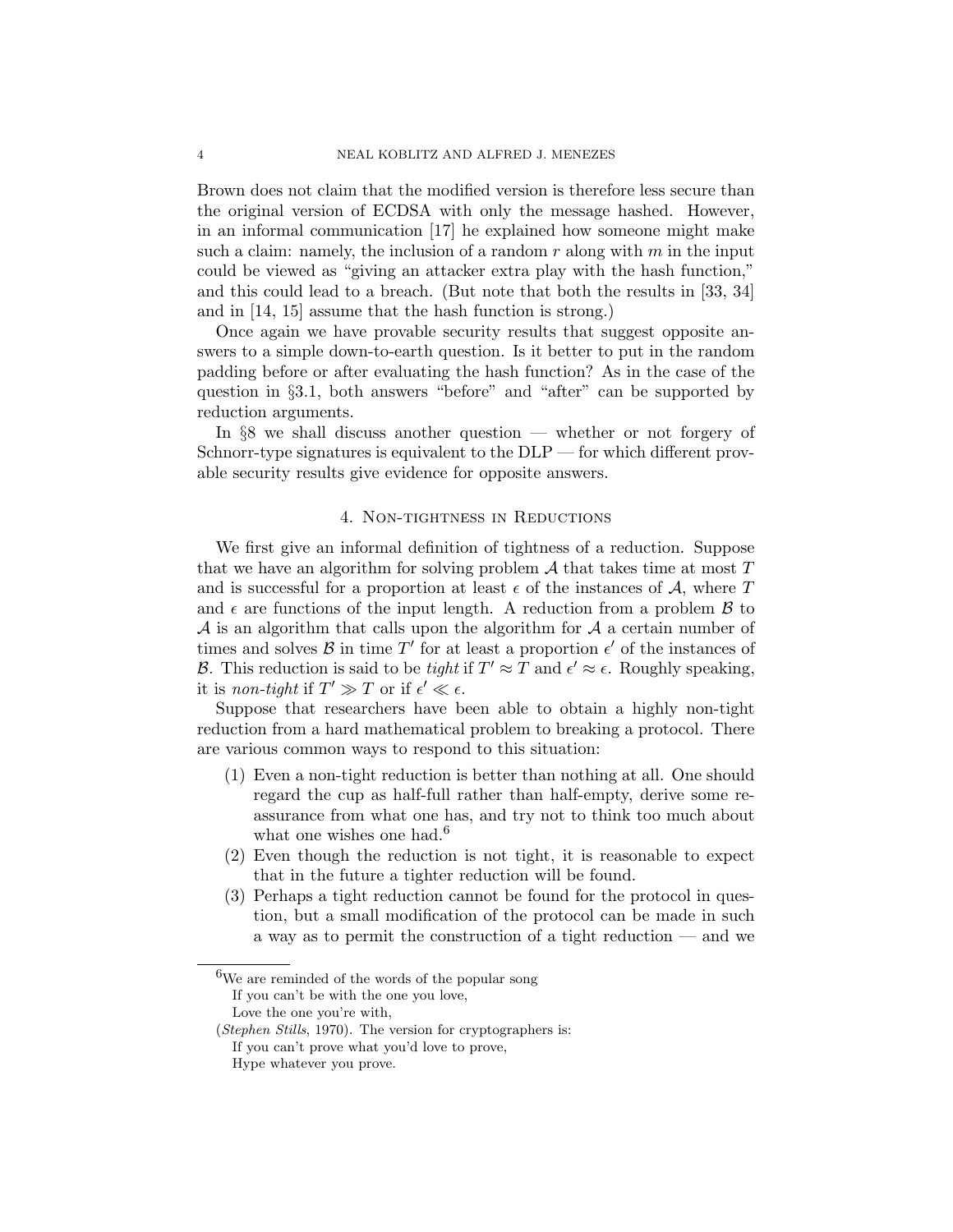should regard this reduction as a type of assurance about the original protocol.

- (4) A tight reduction perhaps can be obtained by relaxing the underlying hard problem (for example, replacing the computational Diffie– Hellman problem by the decision Diffie–Hellman problem).
- (5) Maybe the notion of security is too strict, and one should relax it a little so as to make possible a tight reduction.
- (6) Perhaps the protocol is secure in practice, even though a tight reduction may simply not exist.
- (7) Perhaps the protocol is in fact insecure, but an attack has not yet been discovered.

These seven points of view are not mutually exclusive. In fact, protocol developers usually adopt some combination of the first six interpretations — but generally not the seventh.

4.1. Insecure but provably secure: an example. We now give an example that is admittedly somewhat artificial. Let us step into a time machine and go back about 25 years to a time when naive index-calculus was pretty much the best factoring algorithm. Let us also suppose that  $2^{2a}$  operations are feasible, but  $2^{(2\sqrt{2})a}$  operations are not.

Let N be a c-bit RSA modulus, and let r be an a-bit integer. Let  $F =$  $\{p_1, \ldots, p_r\}$  be a factor base consisting of the first r primes. Let  $2^b$  be the expected time needed before a randomly selected  $x \mod N$  has the property that  $x^2$  mod N is  $p_r$ -smooth (this means that it has no prime factors greater than  $p_r$ ). The usual estimate is that  $2^b \approx u^u$ , where  $u = c/a$ . (Actually, it's more like  $u = c/(a + \log(a \ln 2))$ , where  $\log$  denotes  $\log_2$ , but let's ignore second-order terms.)

If x has the property that  $x^2 \mod N$  is  $p_r$ -smooth, then by its "exponentvector" we mean the vector in  $\mathbb{F}_2^r$  whose components  $\epsilon_i$  are the exponents of  $p_i$  in the squarefree part of  $x^2$  mod N.

The basic (naive) index-calculus algorithm involves generating roughly r such x values and then solving an  $r \times r$ -matrix over  $\mathbb{F}_2$ . The first part takes roughly  $r2^b \approx 2^{a+b}$  operations, and the second part takes roughly  $2^{2a}$ operations. So one usually chooses  $b \approx a$ . However, in our protocol, in order to be able to give a "proof" of security we'll optimize slightly differently, taking  $b \approx 2a$ .

Note that for fixed c, the value of a chosen with  $b \approx 2a$  is different from the optimal value  $a'$  that one would choose to factor N. In the former case one sets  $2^{2a} \approx u^u$  (where  $u = c/a$ ) — that is,  $2a \approx \frac{c}{a}$  $\frac{c}{a} \log u$  — and in the latter case one sets  $a' \approx \frac{c}{a'}$  $\frac{c}{a'}\log u'$  (where  $u' = c/a'$ ). Since u' is of the same order of magnitude as  $u$ , by dividing these two equations we get approximately  $a' \approx \sqrt{2}a$ . This leads to the estimate  $2^{(2\sqrt{2})a}$  for the number of operations needed to factor N.

We now describe the protocol. Alice wants to prove her identity to Bob, i.e., prove that she knows the factors of her public modulus  $N$ . Bob sends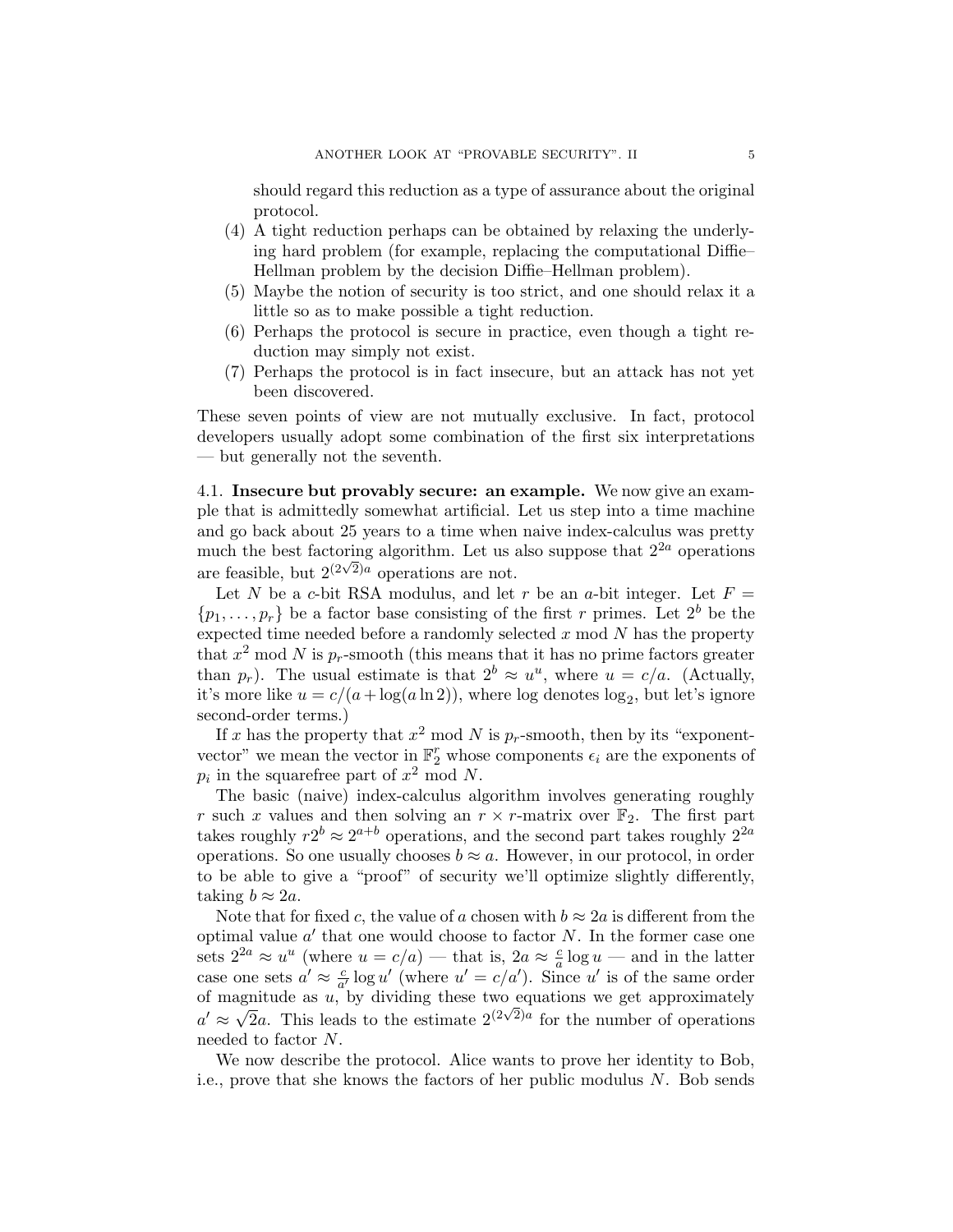her a challenge that consists of s linearly independent vectors in  $\mathbb{F}_2^r$ , where  $0 \leq s \leq r-1$ . Alice must respond with an x such that  $x^2 \mod N$  is  $p_r$ -smooth and such that its exponent-vector is not in the subspace  $S$  spanned by Bob's challenge vectors. (The idea is to prevent an imposter from giving a correct response by combining earlier responses of Alice; thus, in practice Bob would be sure to include the exponent-vectors of Alice's earlier responses among his challenge vectors.) Alice can do this quickly, because it is easy to find square roots modulo N if one knows the factorization of N.

We now reduce factoring to impersonating Alice. Let IO be the impersonator-oracle. To factor  $N$ , we make r calls to IO (where each time our challenge vectors consist of the exponent-vectors of all the earlier responses of IO) to get a set of relations whose exponent-vectors span  $\mathbb{F}_2^r$ . After that we merely have to find k more randomly generated x with  $p_r$ -smooth  $x^2$  mod N in order to have probability  $1 - 2^{-k}$  of factoring N. Finding these x's takes time about  $k2^b$ . Since we have to solve a matrix each time, the time is really  $k(2^b+2^{2a})$ . If a call to IO on average takes time T, then the total time to factor N is  $T' \approx k(2^b + 2^{2a}) + rT \approx k2^{2a+1} + 2^aT$  since  $b = 2a$  and  $r \approx 2^a$ . We are assuming that factoring N requires  $2^{(2\sqrt{2})a}$  operations, and so we obtain the nontrivial lower bound  $T \geq 2^{(2\sqrt{2}-1)a}$ . Whenever one is able to prove a lower bound for an adversary's running time that, although far short of what one ideally would want, is highly nontrivial and comes close to the limits of practical feasibility, such a result can be viewed as reassuring (see also Remark 2 below).

However, the protocol is insecure, because it can be broken in time roughly  $2^b = 2^{2a}$ .

This example is unrealistic not only because we're supposing that naive index-calculus is the best factoring algorithm, but also because it should have been obvious from the beginning that the protocol is insecure. We thus state as an open problem:

Problem. Find an example of a natural and realistic protocol that has a plausible (non-tight) reductionist proof of security, and is also insecure when used with commonly accepted parameter sizes.

Remark 1. Either success or failure in solving this problem would be of interest. If someone finds a (non-tightly) provably secure but insecure protocol, then the importance of the tightness question in security reductions will be clearer than ever. On the other hand, if no such example is found after much effort, then practitioners might feel justified in doubting the need for tightness in reductions.

Remark 2. It should be noted that something like this has already been done in the context of symmetric–key message authentication codes (MAC's). In [18] Cary and Venkatesan presented a MAC scheme for which they had a security proof (it was not actually a reductionist proof). Their scheme depended on a parameter l, and for the practical value  $l = 32$  their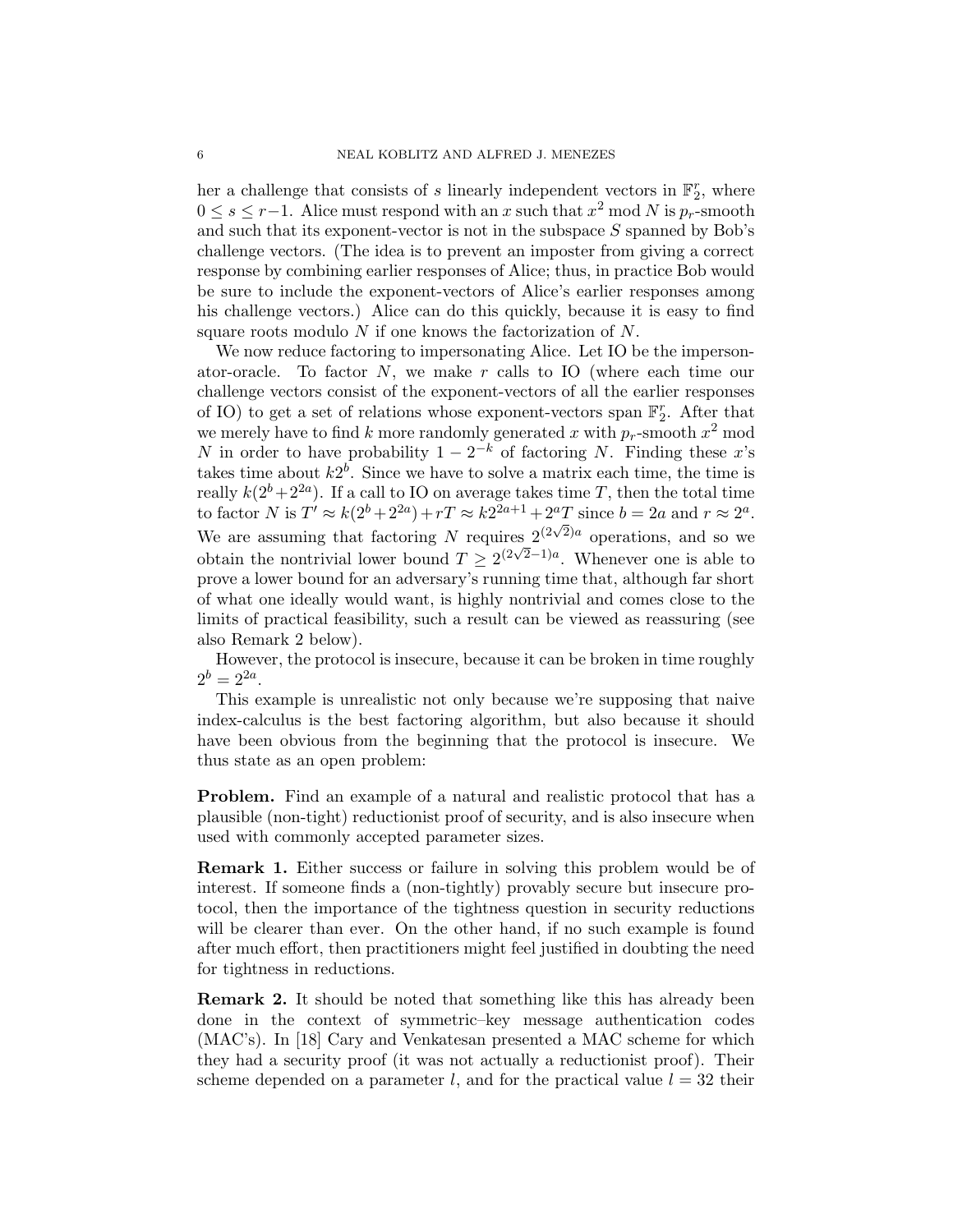proof showed that a collision cannot be found without at least 2 <sup>27</sup> MAC queries. Even though this figure falls far short of what one ideally would want — namely,  $64$  bits of security — it could be viewed as providing some assurance that the scheme does in fact have the desired security level. However, in [8] Blackburn and Paterson found an attack that could find a collision using  $2^{48.5}$  MAC queries and a forgery using  $2^{55}$  queries. This example shows that the exact guarantees implied by a proof have to be taken seriously, or else one might end up with a cryptosystem that is provably secure and also insecure.

4.2. Coron's result for RSA signatures. We first recall the basic RSA signature scheme with full-domain hash function. Suppose that a user Alice with public key  $(N, e)$  and secret exponent d wants to sign a message m. She applies a hash function  $H(m)$  which takes values in the interval  $0 \leq$  $H(m) < N$ , and then computes her signature  $s = H(m)^d \mod N$ .

When Bob receives the message  $m$  and the signature  $s$ , he verifies the signature by computing  $H(m)$  and then  $s^e$  mod N. If these values are equal, he is satisfied that Alice truly sent the message (because presumably only Alice knows the exponent d that inverts the exponentiation  $s \mapsto s^e$  and that the message has not been tampered with (because any other message would presumably have a different hash value).

We now describe a classic reductionist security argument for this signature scheme [6]:

Reductionist security claim. If the problem of inverting  $x \mapsto x^e \mod N$  is intractable, then the RSA signature with full-domain hash function is secure in the random oracle model from chosen-message attack by an existential forger.

Argument. Suppose that we are given an arbitrary integer  $y, 0 \le y \le N$ , and asked to find x such that  $y = x^e \mod N$ . The claim follows if we show how we could find  $x$  (with high probability) if we had a forger that can mount chosen-message attacks.

So suppose that we have such a forger. We give it Alice's public key  $(N, e)$ and wait for its queries. In all cases but one, we respond to the hash query for a message  $m_i$  by randomly selecting  $x_i \in \{0, 1, \ldots, N-1\}$  and setting the hash value  $h_i$  equal to  $x_i^e$  mod N. For just one value  $m_{i_0}$  we respond to the hash query by setting  $h_{i0} = y$  (recall that y is the integer whose inverse under the map  $x \mapsto x^e \mod N$  we are required to find). We choose  $i_0$  at random and hope that  $m = m_{i_0}$  happens to be the message whose signature will be forged by our existential forger. Any time the forger makes a signature query for a message  $m_i$  with  $i \neq i_0$ , we send  $x_i$  as its signature. Notice that this will satisfy the forger, since  $x_i^e \equiv h_i \pmod{N}$ . If the forger ends up outputting a valid signature  $s_{i_0}$  for  $m_{i_0}$ , that means that we have a solution  $x = s_{i_0}$  to our original equation  $y = x^e \mod N$  with unknown x. If we guessed wrong and  $m_{i_0}$  was not the message that the forger ends up signing, then we won't be able to give a valid response to a signature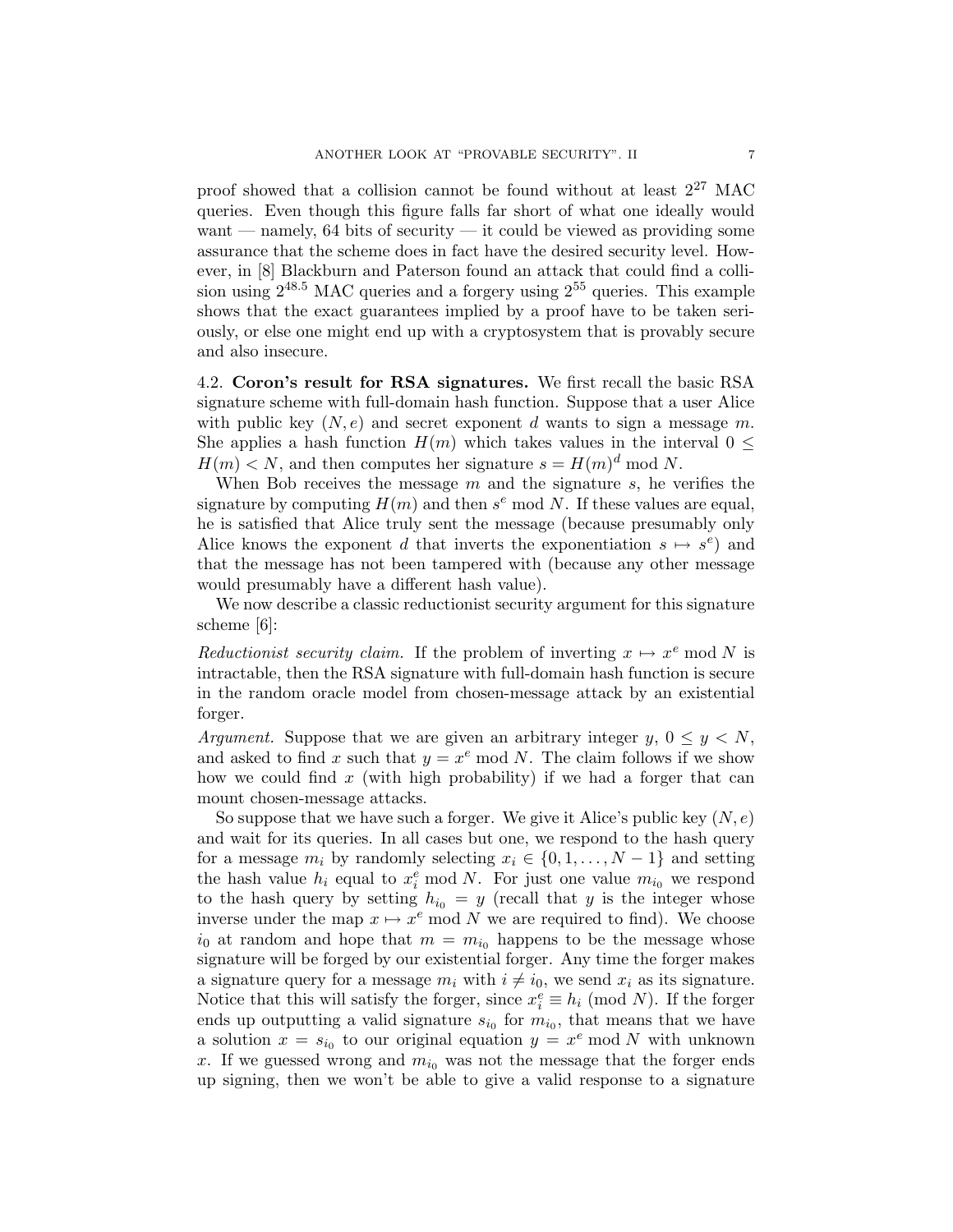query for  $m_{i_0}$ . The forger either will fail or will give us useless output, and we have to start over again. Suppose that  $q_h$  is a bound on the number of queries of the hash function. If we go through the procedure  $k$  times, the probability that every single time we fail to solve  $y = x^e \mod N$  for x is at most  $(1-1/q_h)^k$ . For large k, this approaches zero; so with high probability we succeed. This completes the argument.

Notice that the forgery program has to be used roughly  $O(q_h)$  times (where  $q_h$  is the number of hash queries) in order to find the desired  $e$ th root modulo N. A result of Coron [19] shows that this can be improved to  $O(q_s)$ , where  $q_s$  denotes a bound on the number of signature queries.<sup>7</sup> (Thus,  $q_h = q_s + q'_h$ , where  $q'_h$  is a bound on the number of hash function queries that are not followed later by a signature query for the same message.)

Moreover, in a later paper [20] Coron essentially proves that his result cannot be improved to give a tight reduction argument;  $O(q_s)$  is a lower bound on the number of calls on the forger needed to solve the RSA problem.

From the standpoint of practice (as emphasized, for example, in [5]) this non-tightness is important. What it means is the following. Suppose that you anticipate that a chosen-message attacker can get away with making up to 2 <sup>20</sup> signature queries. You want your system to have 80 bits of security; that is, you want a guarantee that such a forger will require time at least 2 80 . The results of [19, 20] mean that you should use a large enough RSA modulus  $N$  so that you're confident that  $e$ -th roots modulo  $N$  cannot be found in fewer than  $2^{100} = 2^{20} \cdot 2^{80}$  operations. Thus, you should use a modulus N of about 1500 bits.

4.3. The implausible magic of one bit. We now look at a construction of Katz and Wang [25], who show that by adding only a single random bit to a message, one can achieve a tight reduction.<sup>8</sup> To sign a message  $m$  Alice chooses a random bit  $b$  and evaluates the hash function  $H$  at  $m$  concatenated with b. She then computes  $s = (H(m, b))^d \mod N$ ; her signature is the pair  $(s, b)$ . To verify the signature, Bob checks that  $s^e = H(m, b) \text{ mod } N$ .

Remarkably, Katz and Wang show that the use of a single random bit b is enough to get a tight reduction from the RSA problem to the problem of producing a forgery of a Katz–Wang signature. Namely, suppose that we have a forger in the random oracle model that asks for the signatures of some messages and then produces a valid signature of some other message. Given an arbitrary integer  $y$ , the simulator must use the forger to produce x such that  $y = x^e \mod N$ . Without loss of generality we may assume that when the forger asks for the hash value  $H(m, b)$ , it also gets  $H(m, b')$  (where

<sup>&</sup>lt;sup>7</sup>In the above argument, instead of responding only to the  $i_0$ -th hash query with  $h_{i_0} = y$ , Coron's idea was to respond to a certain optimal number  $i_0, i_1, \ldots$  with  $h_{i_j} = yz_j^e$  with  $z_j$ random.

 $8W$ e shall describe a slightly simplified version of the Katz–Wang scheme. In particular, we are assuming that Alice never signs the same message twice.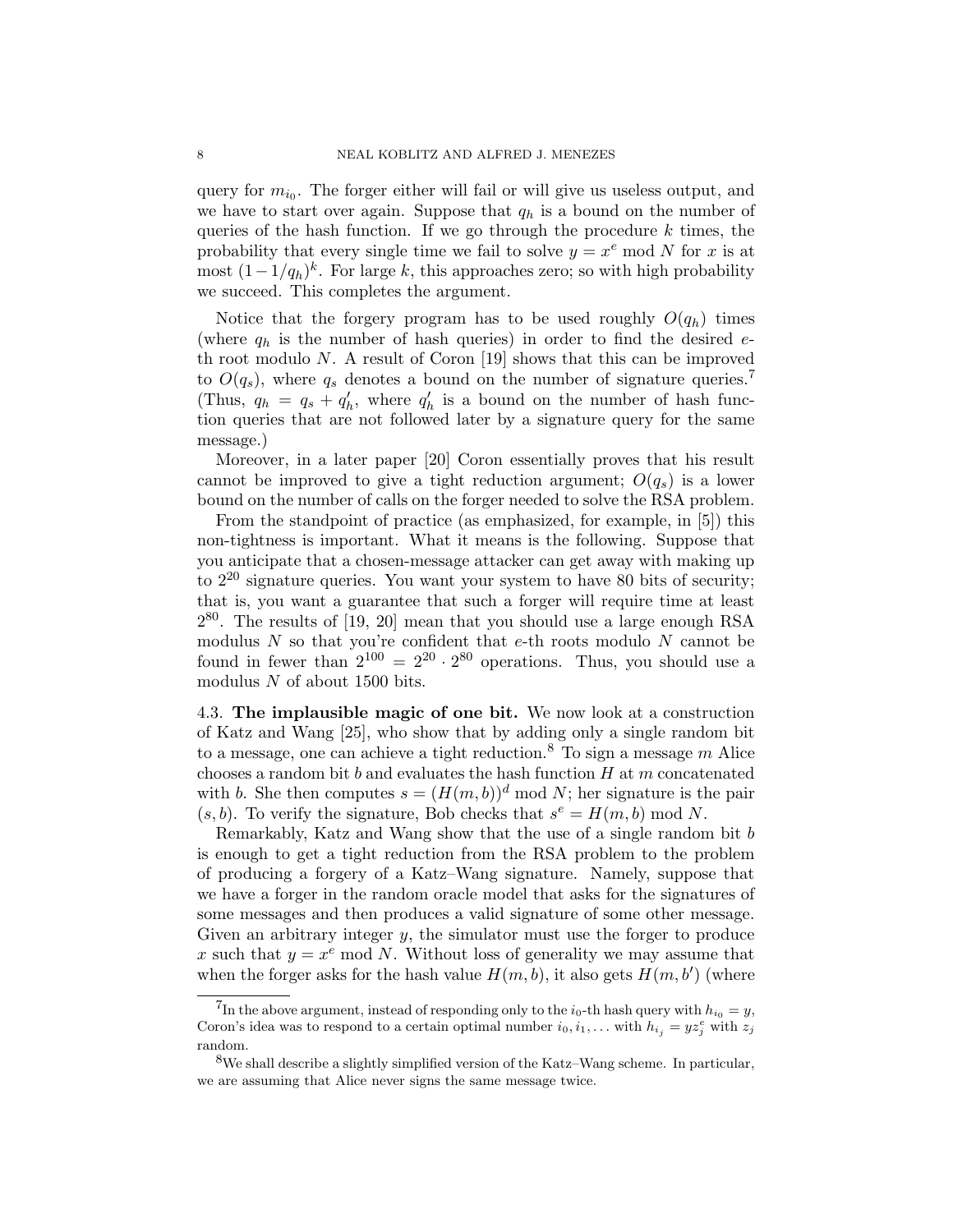$b'$  denotes the complement of  $b$ ). Now when the forger makes such a query, the simulator selects a random bit c and two random integers  $t_1$  and  $t_2$ . If  $c = b$ , then the simulator responds with  $H(m, b) = t_1^e y$  and  $H(m, b') = t_2^e$ ; if  $c = b'$ , it responds with  $H(m, b) = t_2^e$  and  $H(m, b') = t_1^e y$ . If the forger later asks the simulator to sign the message  $m$ , the simulator responds with the corresponding value of  $t_2$ . At the end the forger outputs a signature that is either an e-th root of  $t_2^e$  or an e-th root of  $t_1^e y$  for some  $t_1$  or  $t_2$  that the simulator knows. In the latter case, the simulator has succeeded in its task. Since this happens with probability  $1/2$ , the simulator is almost certain  $$ with probability  $1 - 2^{-k}$  — to find the desired e-th root after running the forger  $k$  times. This gives us a tight reduction from the RSA problem to the forgery problem.

From the standpoint of "practice-oriented provable security" the Katz– Wang modification provides a much better guarantee than did the RSA signature without the added bit. Namely, in order to get 80 bits of security one need only choose  $N$  large enough so that finding  $e$ -th roots modulo  $N$ requires  $2^{80}$  operations — that is, one needs roughly a 1000-bit N. Thus, the appending of a random bit to the message allows us to shave 500 bits off our modulus!

This defies common sense. How could such a "magic bit" have any significant impact on the true security of a cryptosystem, let alone such a dramatic impact? This example shows that whether or not a cryptographic protocol lends itself to a tight security reduction argument is not necessarily related to the true security of the protocol.

Does tightness matter in a reductionist security argument? Perhaps not, if, as in this case, a protocol with a non-tight reduction can be modified in a trivial way to get one that has a tight reduction. On the other hand, the example in §4.1 shows that in some circumstances a non-tight reduction might be worthless. Thus, the question of how to interpret a non-tight reductionist security argument has no easy answer.

One interpretation of Coron's lower bound on tightness is that if the RSA problem has  $s_1$  bits of security and if we suppose that an attacker could make  $2^{s_2}$  signature queries, then RSA signatures with full-domain hash have only  $s_1 - s_2$  bits of security. However, such a conclusion seems unwarranted in light of the Katz–Wang construction. Rather, it is reasonable to view Coron's lower bound on tightness as a result that casts doubt not on the security of the basic RSA signature scheme, but rather on the usefulness of reduction arguments as a measure of security of a protocol. This point of view is similar to the alternative interpretation of Boneh–Venkatesan's result that we proposed in §2.

### 5. Equivalence but No Tight Reduction

Let  $P$  denote a presumably hard problem underlying a cryptographic protocol; that is, solving an instance of  $\mathcal P$  will recover a user's private key.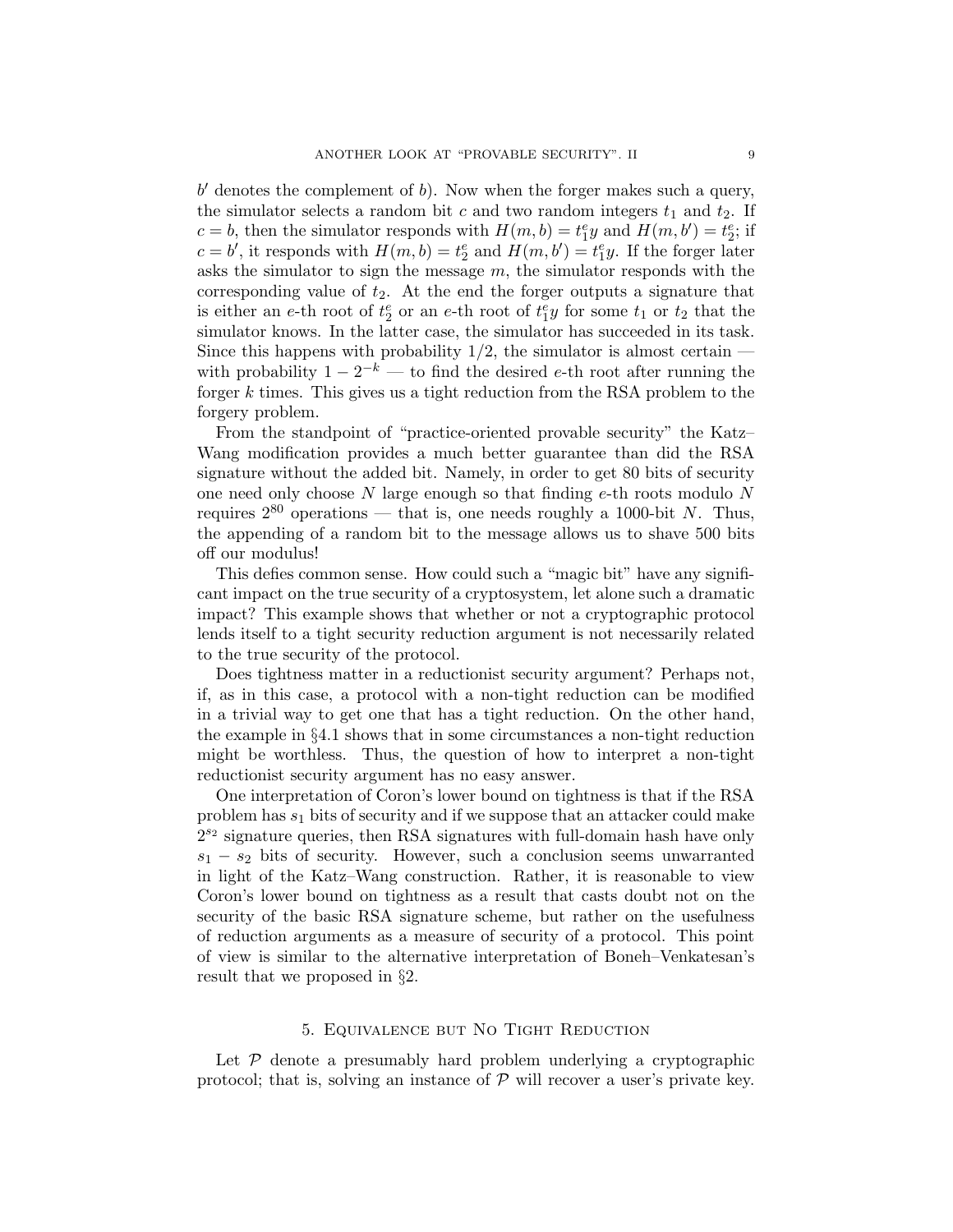For example, the RSA version of factorization is the problem  $P$  whose input is a product  $N$  of two unknown  $k$ -bit primes and whose output is the factorization of N.

Let  $\mathcal{P}_m$  denote the problem whose input is an *m*-tuple of distinct inputs for  $P$  of the same bitlength and whose output is the solution to  $P$  for any one of the inputs. In the cryptographic context,  $m$  might be the number of users. In that case, solving  $\mathcal{P}_m$  means finding the private key of any one of the users, while solving  $P$  means finding the private key of a specified user. We call the former "existential key recovery" and the latter "universal key recovery." A desirable property of a cryptosystem is that these two problems be equivalent — in other words, that it be no easier to recover the private key of a user of the attacker's choice than to recover the private key of a user that is specified to the attacker.

To see how this issue might arise in practice, let's suppose that in a certain cryptosystem a small proportion — say,  $10^{-5}$  — of the randomly assigned private keys are vulnerable to a certain attack. From the standpoint of an individual user, the system is secure: she is 99.999% sure that her secret is safe. However, from the standpoint of the system administrator, who is answerable to a million users, the system is insecure because an attacker is almost certain (see below) to eventually obtain the private key of one or more of the users, who will then sue the administrator. Thus, a system administrator has to be worried about existential key recovery, whereas an individual user might care only about universal key recovery.

5.1. The RSA factorization problem. In the case of RSA, is  $\mathcal{P}_m$  equivalent to  $\mathcal{P}$ ? (For now we are asking about algorithms that solve all instances of a problem; soon we shall consider algorithms that solve a non-negligible proportion of all instances.) It is unlikely that there is an efficient reduction from  $P$  to  $P_m$ . Such a reduction would imply that the following cannot be true: for every k there are a small number  $r_k < m$  of moduli N that are much harder to factor than any other  $2k$ -bit N. On the other hand, all of our knowledge and experience with factoring algorithms support the belief that, in fact, these two problems are in practice equivalent, and that RSA does enjoy the property that existential and universal private key recovery are equivalent.

When studying the security of a protocol, one usually wants to consider algorithms that solve only a certain non-negligible proportion of the instances.<sup>9</sup> In this case there is an easy reduction from  $P$  to  $P_m$ : given an input to P, randomly choose  $m-1$  other inputs to form an input to  $\mathcal{P}_m$ . One can check that this transforms an algorithm that solves a non-negligible

 $^{9}$ In this section probabilities are always taken over the set of problem instances (of a given size), and not over sets of possible choices (coin tosses) made in the execution of an algorithm. If for a given problem instance the algorithm succeeds for a non-negligible proportion of sequences of coin tosses, then we suppose that the algorithm is iterated enough times so that it is almost certain to solve the problem instance.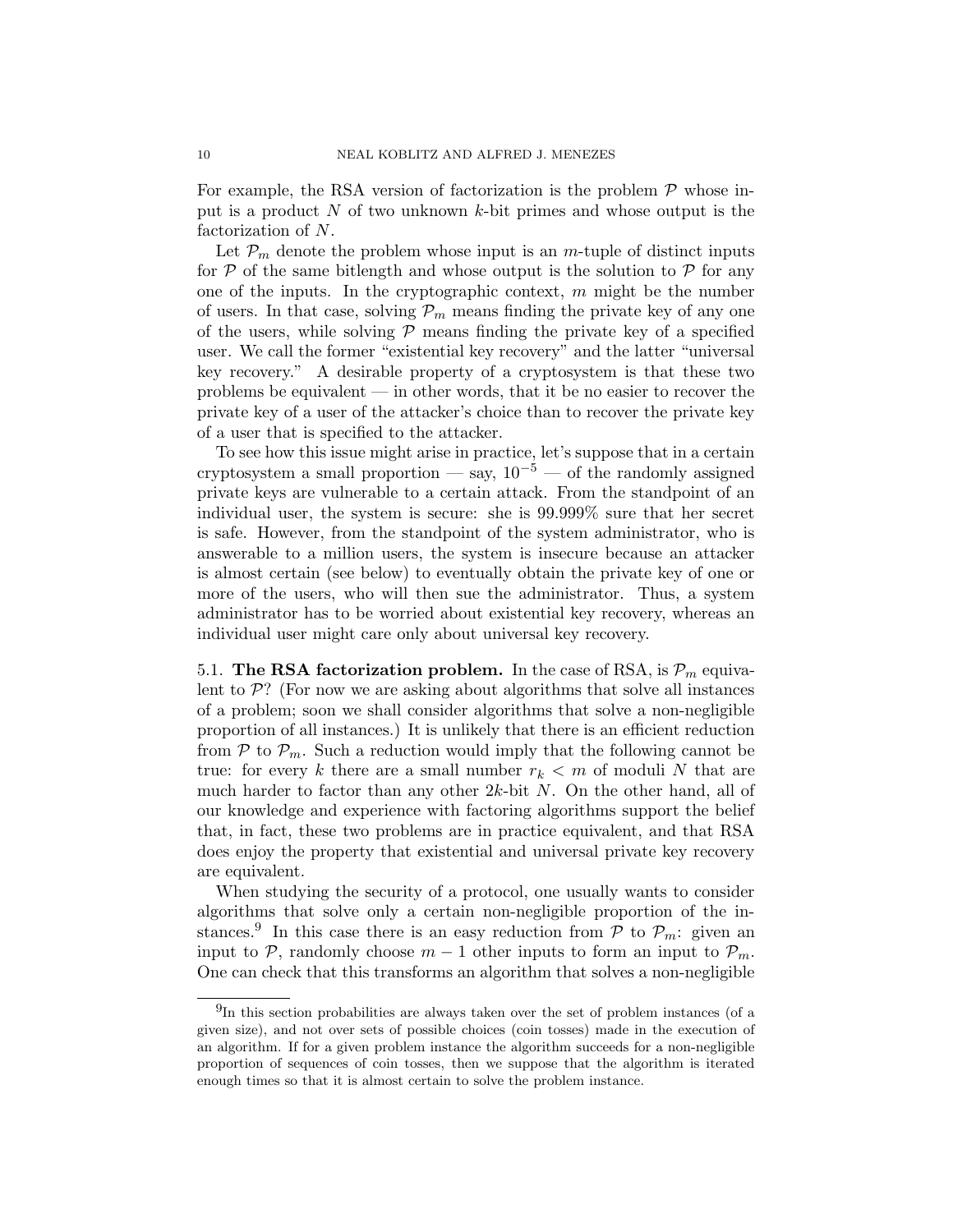proportion of instances of  $\mathcal{P}_m$  to one that solves a non-negligible proportion of instances of P.

However, the proportion of instances solved can be dramatically different. An algorithm A that solves  $\epsilon$  of the instances of P, where  $\epsilon$  is small but not negligible, gives rise to an algorithm  $\mathcal{A}_m$  that solves  $\nu = 1 - (1 - \epsilon)^m$ of the instances of  $\mathcal{P}_m$  (this is the probability that at least one of the m components of the input can be solved by  $A$ ). For small  $\epsilon$  and large m,  $\nu \approx 1 - e^{-\epsilon m}$ . For example, if  $\epsilon = 10^{-5}$  and  $m = 10^6$ , then  $\nu$  is greater than 99.99%. Thus, from a theoretical point of view there seems to be a significant distance between universal private key recovery  $P$  and existential private key recovery  $P_m$  for many systems such as RSA. In other words, we know of no reductionist argument to show that if RSA is secure from the standpoint of an individual user, then it must also be secure from the standpoint of the system administrator.

But once again, all of our experience and intuition suggest that there is no real distance between the two versions of the RSA factoring problem. This is because for all of the known subexponential-time factoring algorithms, including the number field sieve, the running time is believed not to be substantially different for (a) a randomly chosen instance, (b) an instance of average difficulty, and (c) a hardest possible instance. No one knows how to prove such a claim; indeed, no one can even give a rigorous proof of the  $L_{1/3}$  running time for the number field sieve. And even if the claim could be proved for the current fastest factoring algorithm, we would be very far from proving that there could never be a faster algorithm for which there was a vast difference between average-case and hardest-case running times. This is why there is no hope of proving the tight equivalence of universal and existential private key recovery for RSA.

5.2. A non-cryptographic example. Consider the problem  $P$  of finding all the prime factors of an arbitrary integer  $N$ . Let us say that  $N$  is " $k$ -easy" if it has at most one prime divisor greater than  $2^k$ . If k is small, then  $\mathcal P$ in that case can be solved efficiently by first using trial division, perhaps in conjunction with the Lenstra elliptic curve factoring algorithm, to pull out the prime factors  $\langle 2^k, \rangle$  and then applying a primality test to what's left over if it's greater than 1.

It is not hard to see that the proportion  $\epsilon$  of *n*-bit integers N that are k-easy is at least  $k/n$ . Namely, for  $1 \leq j < 2^k$  consider N that are of the form  $pj$  for primes p. The number of such n-bit integers is asymptotic to

$$
\frac{2^{n-1}}{j\ln(2^n/j)} > \frac{2^{n-1}}{\ln 2^n} \frac{1}{j}.
$$

Thus, the proportion of  $n$ -bit integers that are  $k$ -easy is greater than

$$
\frac{1}{\ln 2^n} \sum_{1 \le j < 2^k} \frac{1}{j} \approx \frac{\ln 2^k}{\ln 2^n} = \frac{k}{n}.
$$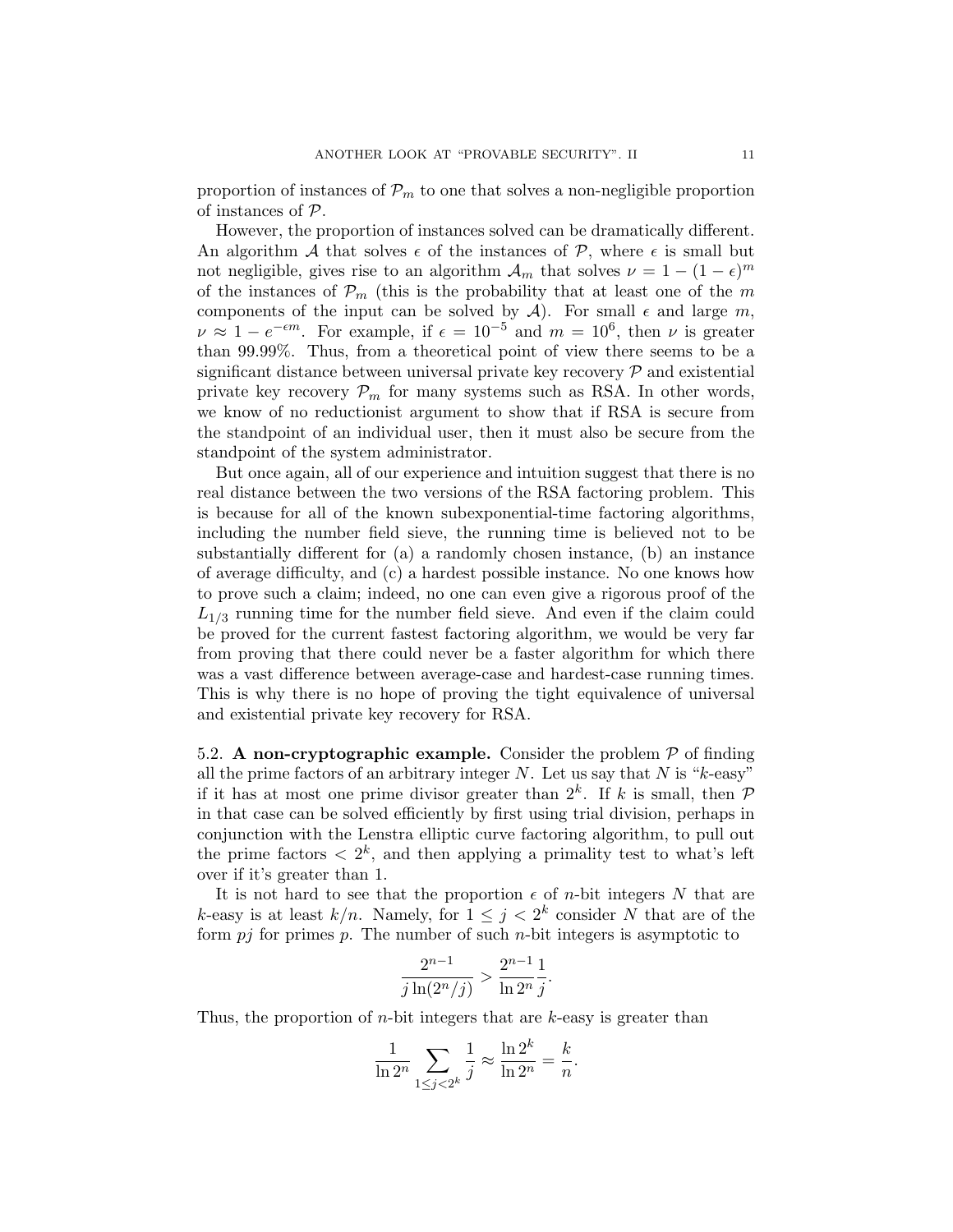As an example, let's take  $n = 2000, k = 20$ . Then  $\epsilon \geq 0.01$ . We saw that for  $m = 1000$  more than 99.99% of all instances of  $\mathcal{P}_m$  can be quickly solved. In contrast, a significant proportion of the instances of  $P$  are outside our reach. Obviously, it is infeasible to factor a 2000-bit RSA modulus. But there is a much larger set of 2000-bit integers that cannot be completely factored with current technology. Namely, let  $S_{\geq 1}$  denote the set of integers that have at least one prime factor in the interval  $[2^{300}, 2^{500}]$  and at least one prime factor greater than  $2^{500}$ . At present a number in  $S_{\geq 1}$  cannot feasibly be factored, even using a combination of the elliptic curve factorization method and the number field sieve; and a heuristic argument, which we now give, shows that at least 25% of all 2000-bit integers N lie in  $S_{\geq 1}$ .

To see this, let  $S_k$  denote the set of integers that have exactly k prime factors in  $[2^{300}, 2^{500}]$  and at least one prime factor greater than  $2^{500}$ . Writing a 2000-bit  $N \in S_1$  in the form  $N = lm$  with l a prime in  $[2^{300}, 2^{500}]$  and  $m \in S_0$ , we see that the number of such N is equal to

$$
\sum_{l \text{ prime in } [2^{300}, 2^{500}]} \# \left( S_0 \bigcap \left[ \frac{1}{l} 2^{1999}, \frac{1}{l} 2^{2000} \right] \right).
$$

The probability that an integer in the latter interval satisfies the two conditions defining  $S_0$  is at least equal to

Prob(not divisible by any prime  $p \in [2^{300}, 2^{500}]$ ) – Prob( $2^{500}$  – smooth)

$$
\approx \prod_{p \in [2^{300}, 2^{500}]} (1 - \frac{1}{p}) - u^{-u},
$$

where  $u = (2000 - \log_2 l)/500 \geq 3$ . The product is equal to  $\exp \sum \ln(1 - \frac{1}{p})$  $\frac{1}{p}) \approx$  $\exp\sum(-1/p) \approx \exp(-\ln \ln 2^{500} + \ln \ln 2^{300}) = 0.6$ , and so the probability that an integer in  $\left[\frac{1}{l}\right]$  $\frac{1}{l}2^{1999},\frac{1}{l}$  $\frac{1}{2}$  (2<sup>2000</sup>) lies in  $S_0$  is greater than 50%. Thus, the proportion of 2000-bit integers N that lie in  $S_{\geq 1} \supset S_1$  is at least

$$
\frac{1}{2} \sum_{l \text{ prime in } [2^{300}, 2^{500}]} \frac{1}{l} \approx \frac{1}{2} (\ln \ln 2^{500} - \ln \ln 2^{300}) = \frac{1}{2} \ln(5/3) \approx 0.25,
$$

as claimed.

This problem  $P$  does not seem to have any cryptographic significance: it is hard to imagine a protocol whose security is based on the difficulty of completely factoring a randomly chosen integer. Rather, its interest lies in the fact that, despite its apparent resemblance to the RSA factoring problem, it spectacularly fails to have a certain property — tight equivalence of existential and universal solvability — that intuitively seems to be a characteristic of RSA factoring. This example also suggests that it is probably hopeless to try to *prove* that universal and existential private key recovery are tightly equivalent for RSA.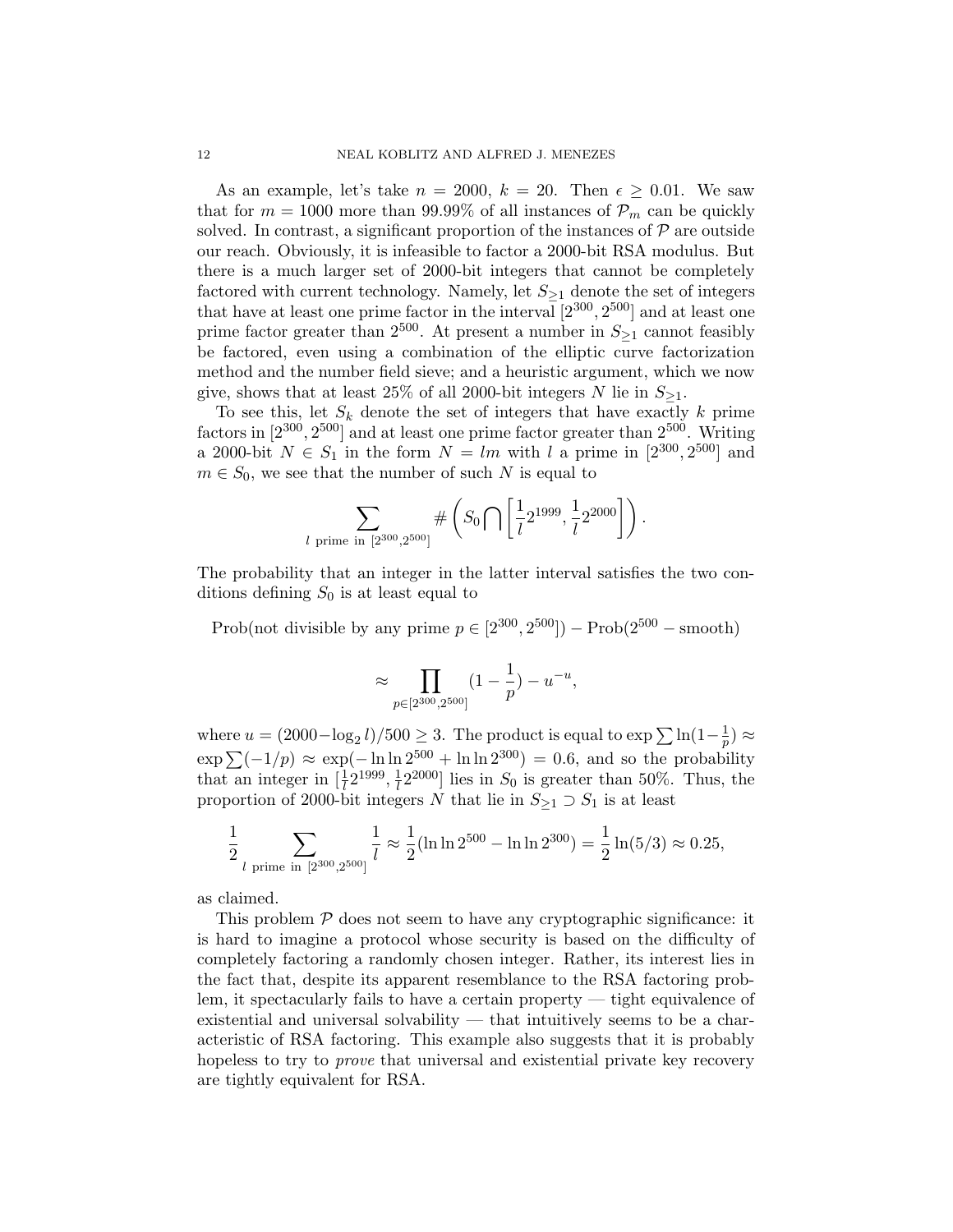5.3. Use different elliptic curves or the same one? Let us look at universal versus existential private key recovery in the case of elliptic curve cryptography (ECC). Suppose that each user chooses an elliptic curve  $E$ over a finite field  $\mathbb{F}_q$ , a subgroup of  $E(\mathbb{F}_q)$  whose order is a k-bit prime p, a basepoint  $P$  in the subgroup, and a secret key  $x \mod p$ ; the public key is  $Q = xP$ . Let P denote the elliptic curve discrete logarithm problem (ECDLP), that is, the problem of recovering the secret key  $x$  from the public information. Let  $\mathcal{P}_m$  denote the problem whose input is an *m*-tuple of ECDLP inputs with distinct orders  $p$  of the subgroups and whose output is any one of the m discrete logarithms. Once again, it seems intuitively clear that  $P_m$  is as hard as P, although it is very unlikely that a tight reduction from  $P$  to  $P_m$  could be found.

In contrast, suppose that everyone uses the same elliptic curve group, and only the private/public key pairs  $(x, Q)$  differ. In that case ECC provably enjoys the property of tight equivalence of existential and universal private key recovery. The reason is that the ECDLP on a fixed group is "selfreducible." That means that, given an instance we want to solve, we can easily create an m-tuple of distinct random instances such that the solution to any one of them gives us the solution to the problem we wanted to solve. Namely, given an input  $Q$ , we randomly choose m distinct integers  $y_i$  modulo p and set  $Q_i = y_i Q$ . A  $\mathcal{P}_m$ -oracle will solve one of the ECDLP instances with input  $Q_i$ . Once we know its discrete log  $x_i$ , we immediately find  $x =$  $y_i^{-1}x_i$  mod p. This shows that for the ECDLP on a fixed curve the universal private key recovery problem  $P$  reduces (tightly) to the existential private key recovery problem  $\mathcal{P}_m$ .

Thus, if we want a cryptosystem with the *provable* security property of tight equivalence of existential and universal private key recovery, then we should not only choose ECC in preference to RSA, but also insist that all users work with the same elliptic curve group.

Needless to say, we are not suggesting that this would be a good reason to choose one type of cryptography over another. On the contrary, what this example shows is that it is sometimes foolish to use the existence or absence of a tight reductionist security argument as a guide to determine which version of a cryptosystem is preferable.

Remark 3. We should also recall the problematic history of attempts to construct cryptosystems whose security is based on a problem for which the average cases and the hardest cases are *provably* equivalent.<sup>10</sup> This was finally done by Ajtai and Dwork [2] in 1997. However, the following year Nguyen and Stern [30] found an attack that recovers the secret key in the Ajtai–Dwork system unless parameters are chosen that are too large to be practical (see also [31]).

<sup>&</sup>lt;sup>10</sup>Discrete-log-based systems do not have this property because the underlying problem is self-reducible only after the group has been fixed; there is clearly no way to reduce one instance to another when the groups have different orders.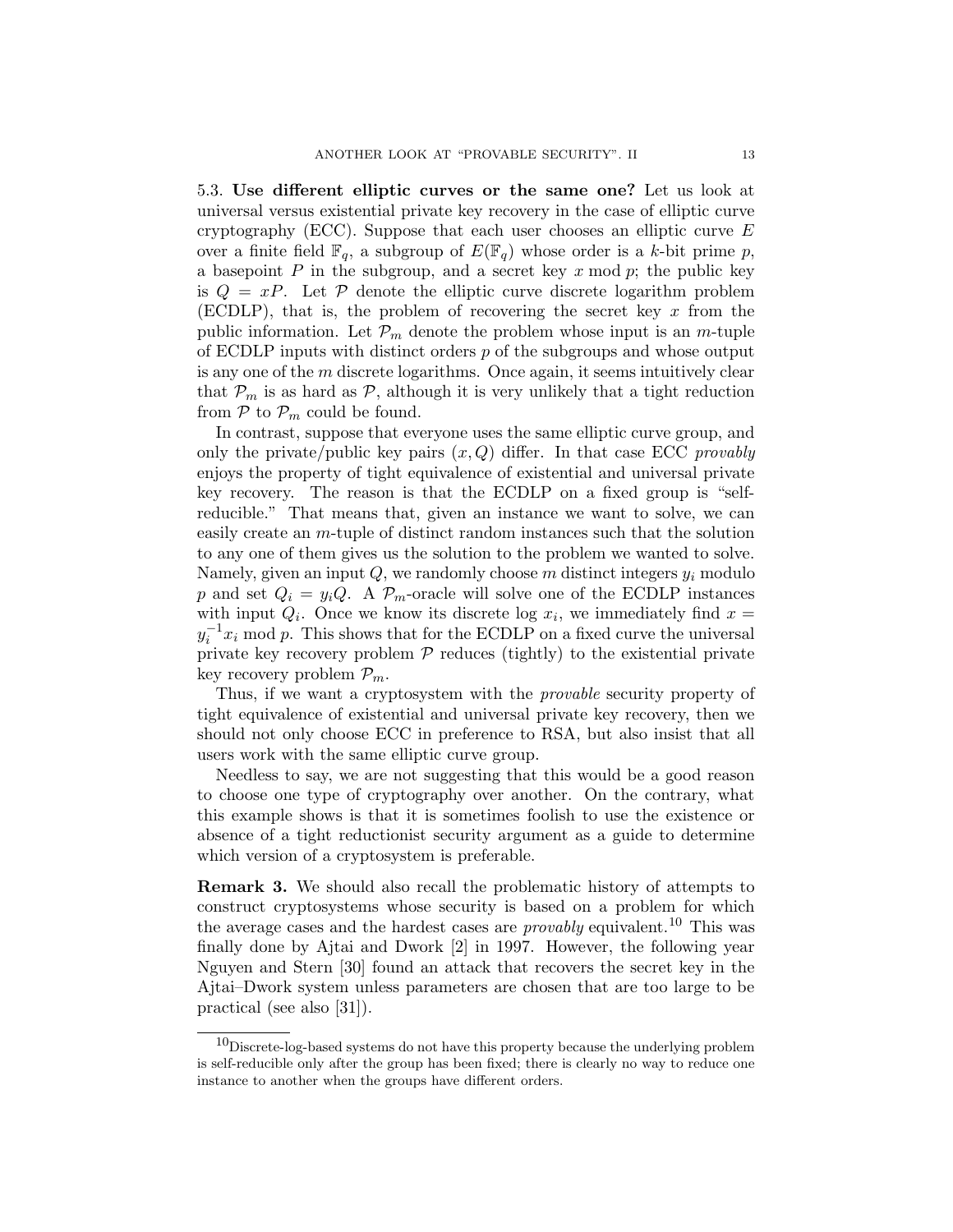#### 6. Pseudorandom Bit Generators

A pseudorandom bit generator  $G$  is a function — actually, a family of functions parameterized by n and  $M \gg n$  — that takes as input a random sequence of n bits (called the "seed") and outputs a sequence of  $M$  bits that appear to be random. More precisely,  $G$  is said to be *asymptotically secure* in the sense of indistinguishability if there is no polynomial time statistical test that can distinguish (by a non-negligible margin) between its output and random output. An alternative and at first glance weaker notion of security is that of the "next bit" test: that there is no value of  $j$  for which there exists a polynomial time algorithm that, given the first  $j - 1$  bits, can predict the j-th bit with greater than  $\frac{1}{2} + \epsilon$  chance of success (where  $\epsilon$  is nonnegligible as a function of n). A theorem of Yao (see [26], pp. 170-171) shows that these two notions of security are equivalent. However, that theorem is non-tight in the sense that  $\epsilon$ -tolerance for the next bit test corresponds only to  $(M_{\epsilon})$ -tolerance for indistinguishability.

If one wants to analyze the security of a pseudorandom bit generator more concretely, one has to use a more precise definition than the asymptotic one. Thus, for given values of n and M, G is said to be  $(T, \epsilon)$ -secure in the sense of indistinguishability if there is no algorithm (statistical test) with running time bounded by  $T$  such that the probability of a "yes" answer in response to the output of G and the probability of a "yes" answer in response to a truly random sequence of M bits differ in absolute value by at least  $\epsilon$ . The relation between indistinguishability and the next bit test is that we have to know that our generator is  $(T, \epsilon/M)$ -secure in the next bit sense in order to conclude that it is  $(T, \epsilon)$ -secure in the sense of indistinguishability.

6.1. The Blum–Blum–Shub generator. Let  $N$  be an *n*-bit product of two large primes that are each  $\equiv 3 \pmod{4}$  (such an N is called a "Blum") integer"), and choose a (small) integer  $j$ . The Blum–Blum–Shub (BBS) pseudorandom bit generator  $G$  takes a random  $x \mod N$  and produces  $M = jk$  bits as follows. Let  $x_0 = x$ , and for  $i = 1, ..., k$  let<sup>11</sup>

$$
x_i = \min\{x_{i-1}^2 \mod N, \ N - (x_{i-1}^2 \mod N)\}.
$$

Then the output of G consists of the j least significant bits of  $x_i$ ,  $i = 1, \ldots, k$ .

Obviously, the larger  $j$  is, the faster  $G$  generates  $M$  bits. However, the possibility of distinguishing the generated sequence from a truly random sequence becomes greater as j grows. In [41] and [3] it was proved that  $j = O(\log \log N)$  bits can be securely extracted in each iteration, under the assumption that factoring is intractable.

This asymptotic result was used to justify recommended values of j. For example, in 1994 the Internet Engineering Task Force [21] made the following recommendation (in this and the following quote the modulus is denoted by n rather than  $N$ ):

<sup>&</sup>lt;sup>11</sup>The original generator described in [9] has  $j = 1$  and  $x_i = x_{i-1}^2$  mod N.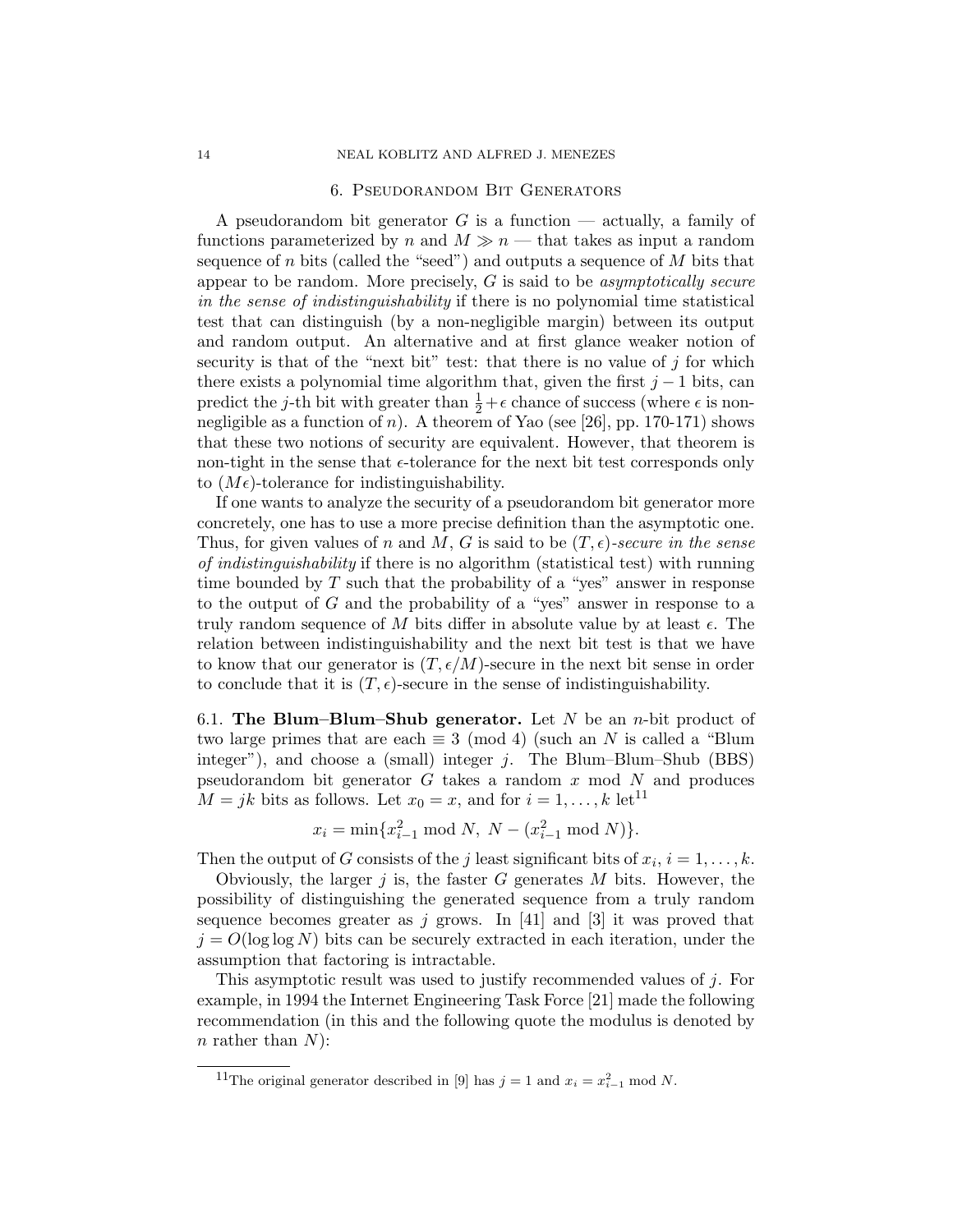Currently the generator which has the strongest public proof of strength is called the Blum Blum Shub generator... If you use no more than the  $\log_2(\log_2(s_i))$  low order bits, then predicting any additional bits from a sequence generated in this manner is provable [sic] as hard as factoring  $n$ .

This recommendation has been repeated more recently, for example, in the book by Young and Yung ([43], p. 68):

> The Blum–Blum–Shub PRBG is also regarded as being secure when the  $log_2(log_2(n))$  least significant bits...are used (instead of just the least significant bit). So, when  $n$  is a 768-bit composite, the 9 least significant bits can be used in the pseudorandom bit stream.

Let us compare this recommendation with the best security bounds that are known. In what follows we set

$$
L(n) \approx 2.8 \cdot 10^{-3} \exp\left(1.9229(n \ln 2)^{1/3} (\ln(n \ln 2))^{2/3}\right),\,
$$

which is the heuristic expected running time for the number field sieve to factor a random *n*-bit Blum integer (here the constant  $2.8 \cdot 10^{-3}$ , which is taken from [40], was obtained from the reported running time for factoring a 512-bit integer), and we assume that no algorithm can factor such an integer in expected time less than  $L(n)$ .

For the  $j = 1$  version of Blum–Blum–Shub the best concrete security result (for large  $n$ ) is due to Fischlin and Schnorr [22], who showed that the BBS generator is  $(T, \epsilon)$ -secure in the sense of indistinguishability if

(1) 
$$
T \leq \frac{L(n)(\epsilon/M)^2}{6n \log n} - \frac{2^7 n(\epsilon/M)^{-2} \log(8n(\epsilon/M)^{-1})}{\log n},
$$

where  $\log_2$  denotes  $\log_2$  here and in the sequel.

For  $j > 1$  the Fischlin–Schnorr inequality (1) was generalized by Sidorenko and Schoenmakers [40], who showed that the BBS generator is  $(T, \epsilon)$ -secure if

(2) 
$$
T \le \frac{L(n)}{36n(\log n)\delta^{-2}} - 2^{2j+9}n\delta^{-4},
$$

where  $\delta = (2^j - 1)^{-1} (\epsilon/M)$ . For large *n* this is an improvement over the inequality

(3) 
$$
T \leq \frac{L(n)(\epsilon/M)^8}{2^{4j+27}n^3},
$$

which is what follows from the security proof in [3].

Returning to the parameters recommended in [21] and [43], we take  $n =$ 768 and  $j = 9$ . Suppose we further take  $M = 10^7$  and  $\epsilon = 0.01$ . According to inequality (2), the BBS generator is secure against an adversary whose time is bounded by  $-2^{192}$ . (Yes, that's a negative sign!) In this case we get a "better" result from inequality (3), which bounds the adversary's time by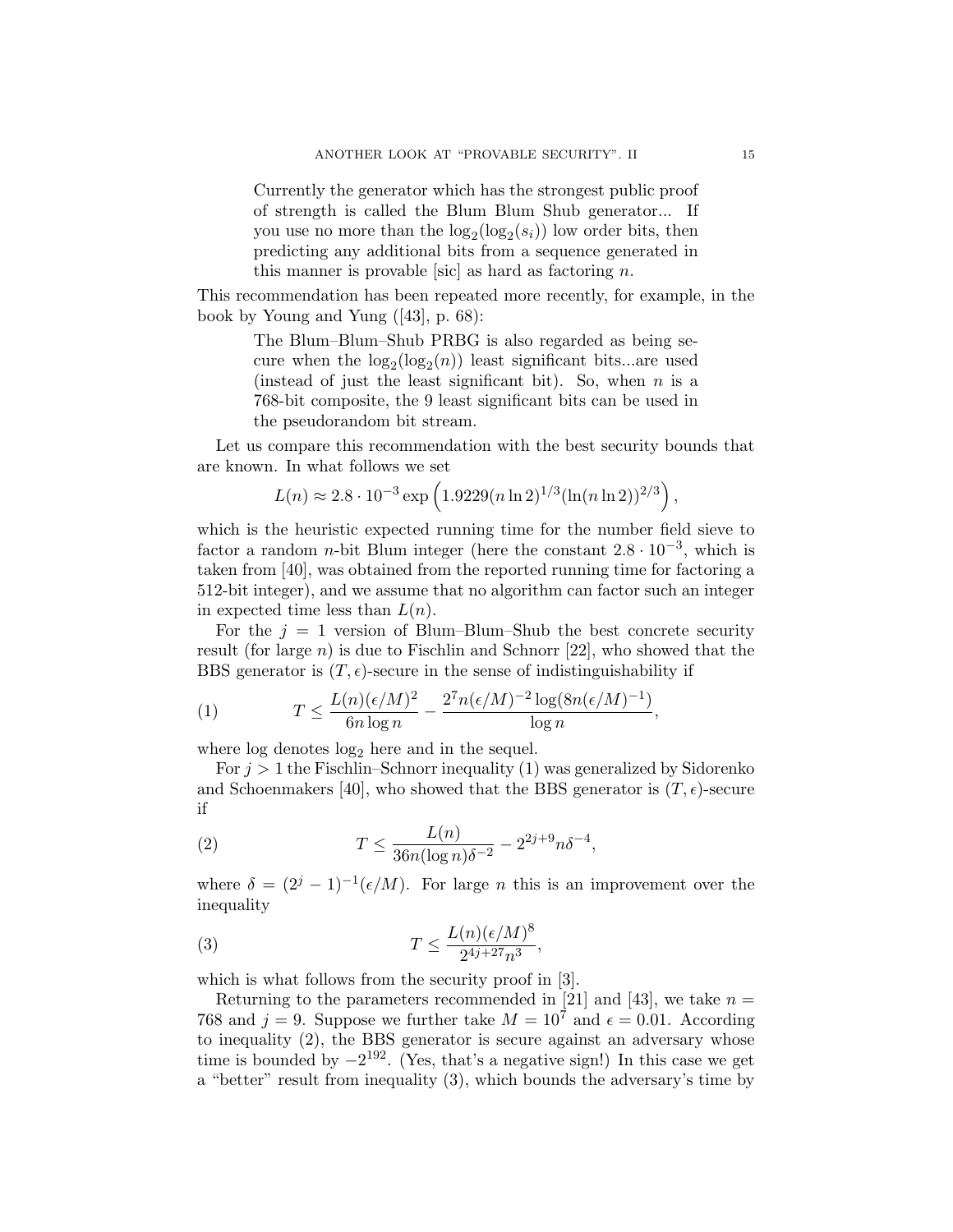$2^{-264}$ . (Yes, that's a negative exponent!) These less-than-reassuring security guarantees are not improved much by changing  $M$  and  $\epsilon$ . For example, if  $M = 2^{15}$  and  $\epsilon = 0.5$ , we get  $T \le -2^{136}$  and  $T \le 2^{-134}$  from (2) and (3), respectively. Thus, depending on whether we use  $(2)$  or  $(3)$ , the adversary's running time is bounded either by a negative number or by  $10^{-40}$  clock cycles!

Nor does the recommendation in [21] and [43] fare well for larger values of  $n$ . In Table 1, the first column lists some values of  $n$ ; the second column gives  $L(n)$  to the nearest power of 2 (this is the bound on the adversary's running time that would result from a tight reduction); the third column gives the corresponding right-hand side of inequality (2); and the fourth column gives the right-hand side of (3). Here we are taking  $j = |\log n|$ ,  $M = 10^7$ , and  $\epsilon = 0.01$ .

| $\, n$ | L(n)      | Bound from $(2)$ | Bound from (3) |
|--------|-----------|------------------|----------------|
| 1024   | 278       | $-2^{199}$       | $2^{-258}$     |
| 2048   | $2^{108}$ | $-2^{206}$       | $2^{-235}$     |
| 3072   | $2^{130}$ | $-2^{206}$       | $2^{-215}$     |
| 7680   | $2^{195}$ | $-2^{213}$       | $2^{-158}$     |
| 15360  | 2261      | $-2^{220}$       | $2^{-99}$      |

Table 1. The BBS generator: bounds on the adversary's running time with  $j = |\log n|$ .

Thus, the asymptotic result in [3, 41], which seemed to guarantee that we could securely extract  $j = |\log n|$  bits in each iteration, does not seem to deliver in practice what it promises in theory.

Suppose that we retreat from the idea of getting  $j = |\log n|$  bits from each iteration, and instead use the BBS generator to give just  $j = 1$  bit per iteration. Now the security guarantees given by the inequalities (1) and (3) are better, but not by as much as one might hope. Table 2 gives the corresponding right-hand sides of (1) (in the third column) and (3) (in the fourth column) for  $j = 1$ ,  $M = 10^7$ , and  $\epsilon = 0.01$ .

The cross-over point at which the Fischlin–Schorr inequality starts to give a meaningful security guarantee is about  $n = 5000$  (for which the righthand side of (1) is roughly  $2^{84}$ ). Unfortunately, it is not very efficient to have to perform a 5000-bit modular squaring for each bit of the pseudorandom sequence.

**Remark 4.** The recommended value  $j = \log(\log N)$  in [21] and [43] was obtained by taking the asymptotic result  $j = O(\log(\log N))$  and setting the implied constant C in the big-O equal to 1. The choice  $C = 1$  is arbitrary. In many asymptotic results in number theory the implicit constant is much greater, so with equal justification one might decide to take  $C = 100$ . It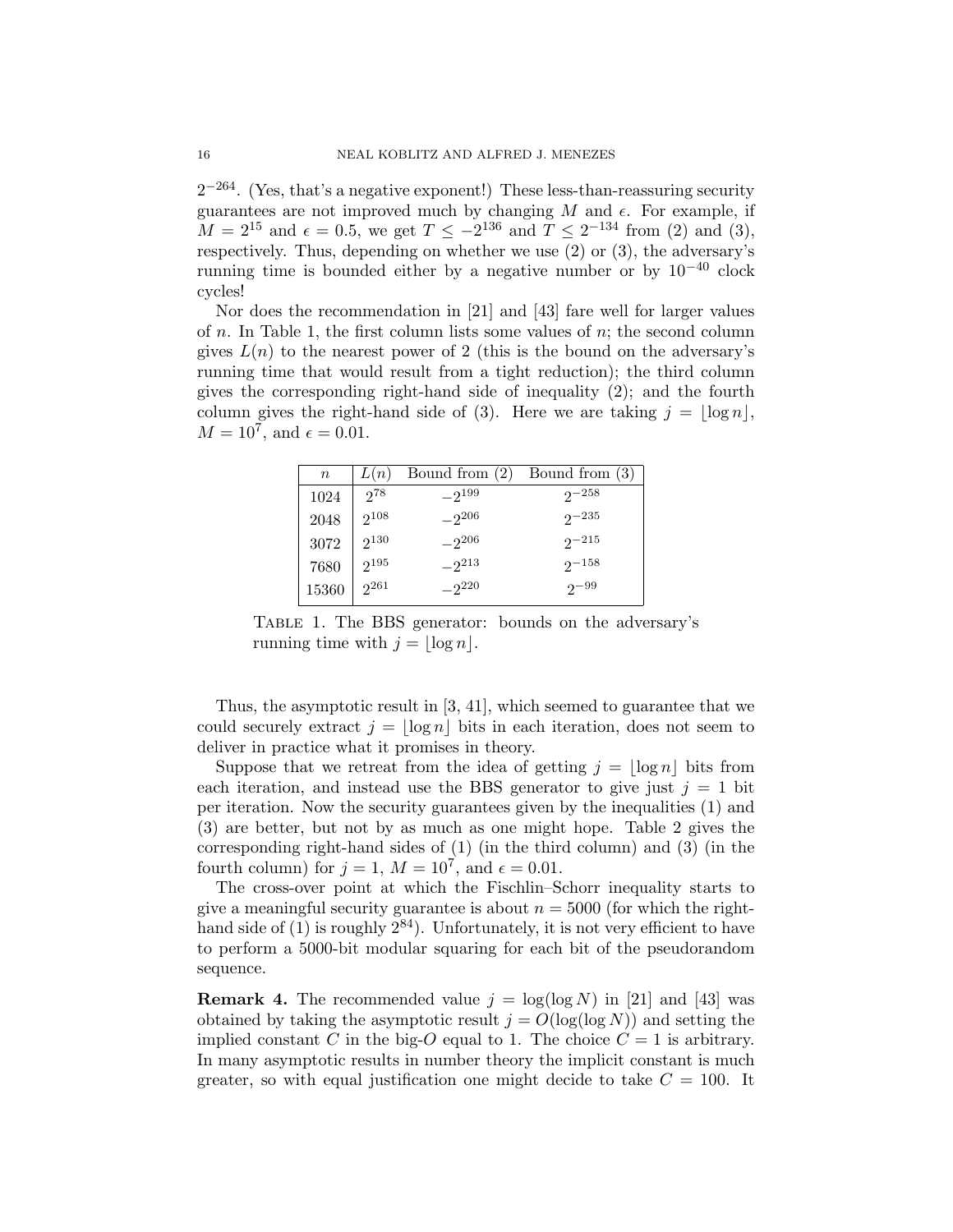| $\boldsymbol{n}$ | L(n)      | Bound from $(1)$ | Bound from (3) |
|------------------|-----------|------------------|----------------|
| 1024             | 278       | $-2^{79}$        | $2^{-222}$     |
| 2048             | $2^{108}$ | $-2^{80}$        | $2^{-194}$     |
| 3072             | $2^{130}$ | $-2^{80}$        | $2^{-175}$     |
| 7680             | $2^{195}$ | $2^{115}$        | $2^{-114}$     |
| 15360            | $2^{261}$ | $2^{181}$        | $2^{-51}$      |

Table 2. The BBS generator: bounds on the adversary's running time with  $j = 1$ .

is amusing to note that if one did that with 1000-bit  $N$ , one would get a completely insecure BBS generator. Since  $j = 100 \log(\log N) = 1000$ , one would be using all the bits of  $x_i$ . From the output an attacker could easily determine N (by setting  $N_1 = x_2 \pm x_1^2$ ,  $N_i = \gcd(N_{i-1}, x_{i+1} \pm x_i^2)$ , so that  $N_i = N$  for  $i \geq i_0$  for quite small  $i_0$ , after which the sequence would be deterministic for the attacker.

6.2. The Gennaro generator. Let p be an n-bit prime of the form  $2q + 1$ with q prime, and let c be an integer such that  $c \gg \log n$ . Let g be a generating element of  $\mathbb{F}_p^*$ . The Gennaro pseudorandom bit generator  $\tilde{G}$  takes a random x mod  $p-1$  and produces  $M = (n - c - 1)k$  bits as follows (see [23]). Let  $x \mapsto \tilde{x}$  be the function on *n*-bit integers  $x = \sum_{l=0}^{n-1} s_l 2^l$  given by  $\tilde{x} = s_0 + \sum_{l=n-c}^{n-1} s_l 2^l$ . Let  $x_0 = x$ , and for  $i = 1, ..., k$  let  $x_i = g^{\tilde{x}_{i-1}} \mod p$ . Then the output of G consists of the 2nd through  $(n - c)$ -th bits of  $x_i$ ,  $i = 1, \ldots, k$  (these are the bits that are ignored in  $\tilde{x}_i$ ).

In comparison with the BBS generator, each iteration of the exponentiation  $x_i = g^{\tilde{x}_{i-1}}$  mod p takes longer than modular squaring. However, one gets many more bits each time. For example, with the parameters  $n = 1024$ and  $c = 160$  that are recommended in [24] each iteration gives 863 bits.

In [24], Howgrave-Graham, Dyer, and Gennaro compare the Gennaro generator (with  $n = 1024$  and  $c = 160$ ) with a SHA-1 based pseudorandom bit generator (namely, the ANSI X9.17 generator) that lacks a proof of security:

...SHA-1 based pseudorandom number generation is still considerably faster than the one based on discrete logarithms. However, the difference, a factor of less than 4 on this hardware, may be considered not too high a price to pay by some who wish to have a "provably secure," rather than a "seemingly secure" (i.e., one that has withstood cryptographic attack thus far) system for pseudorandom number generation.

The proof of security for the Gennaro generator is given in §4 of [23]. Interestingly, Gennaro uses the next bit test rather than the indistinguishability criterion to derive his results. However, it is the latter criterion rather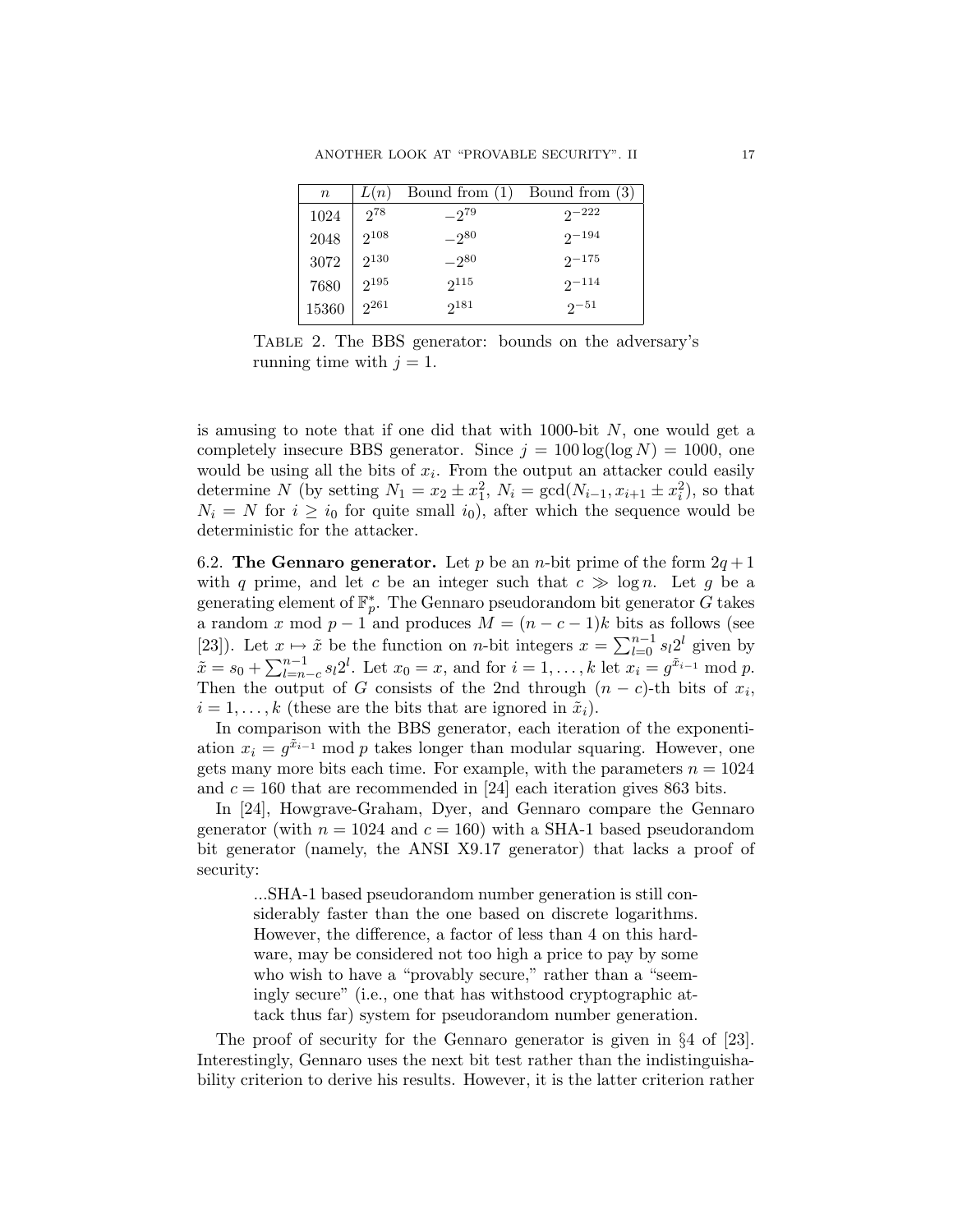than the next bit test that is the widely accepted notion of security of a pseudorandom bit generator. As mentioned above, to pass from the next bit test to indistinguishability, one must replace  $\epsilon$  by  $\epsilon/M$  in the inequalities. One finds [39] that Gennaro's proof then gives the following inequality for the adversary's time:

(4) 
$$
T \le \frac{L(n)(n-c)^3}{16c(\ln c)(M/\epsilon)^3}.
$$

For  $n = 1024$ ,  $c = 160$ ,  $M = 10^7$ , and  $\epsilon = 0.01$ , the right-hand side of (4) is 18. Thus, the security guarantees that come with the Gennaro generator are not a whole lot more reassuring than the ones in §6.1.

We conclude this section by repeating the comment we made in §5.5 of [27]:

Unfortunately, this type of analysis [incorporating the measure of non-tightness into recommendations for parameter sizes] is generally missing from papers that argue for a new protocol on the basis of a "proof" of its security. Typically, authors of such papers trumpet the advantage that their protocol has over competing ones that lack a proof of security (or that have a proof of security only in the random oracle model), then give a non-tight reductionist argument, and at the end give key-length recommendations that would make sense if their proof had been tight. They fail to inform the potential users of their protocol of the true security level that is guaranteed by the "proof" if, say, a 1024-bit prime is used. It seems to us that cryptographers should be consistent. If one really believes that reductionist security arguments are very important, then one should give recommendations for parameter sizes based on an honest analysis of the security argument, even if it means admitting that efficiency must be sacrificed.

## 7. Short Signatures

In the early days of provable security work, researchers were content to give asymptotic results with polynomial-time reductions. In recent years, they have increasingly recognized the importance of detailed analyses of their reductions that allow them to state their results in terms of specified bounds, probabilities, and running times.

But regrettably, they often fail to follow through with interpretations in practical terms of the formulas and bounds in their lemmas and theorems. As a result, even the best researchers sometimes publish results that, when analyzed in a concrete manner, turn out to be meaningless in practice. In this section we give an example of this.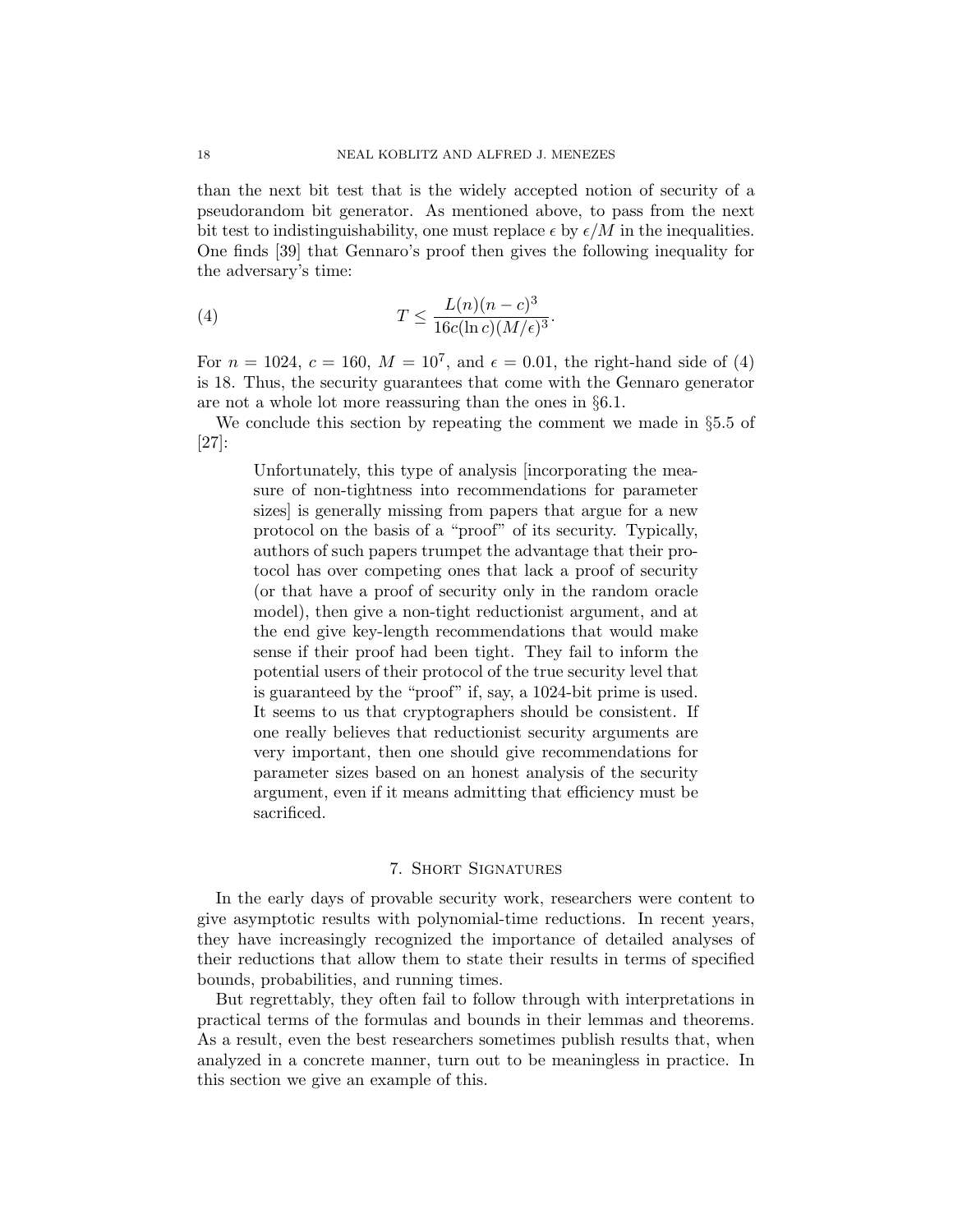First we recall that when analyzing the security of a signature scheme against chosen-message attack in the random oracle model, one always has two different types of oracle queries — signature queries and hash function queries — each with a corresponding bound on the number of queries that an attacker can make.<sup>12</sup> In practice, since signature queries require a response from the target of the attack, to some extent they can be limited. So it is reasonable to suppose that the bound  $q_s$  is of the order of a million or a billion. In contrast, a query to the hash oracle corresponds in practice to simply evaluating a publicly available function. There is no justification for supposing that an attacker's hash queries will be limited in number by anything other than her total running time. Thus, to be safe one should think of  $q_h$  as being  $2^{80}$ , or at the very least  $2^{50}$ .

We now give an overview of three signature schemes proposed by Boneh-Lynn-Shacham [12] and Boneh-Boyen [11]. All three use bilinear pairings to obtain short signatures whose security against chosen-message attack is supported by reductionist arguments. Let  $k$  denote the security parameter; in practice, usually  $k \approx 80$ . For efficient implementation it is generally assumed that the group order q is approximately  $2^{2k}$ , which is large enough to prevent squareroot attacks on the discrete log problem.

In the Boneh-Lynn-Shacham (BLS) signature scheme the signatures then have length only about  $2k$ . In [12] this scheme is shown to be secure against chosen-message attack in the random oracle model if the Computational Diffie-Hellman problem is hard.

In [11] Boneh and Boyen propose two alternatives to the BLS scheme. The first one (referred to below as the "BB signature scheme") has roughly twice the signature length of BLS, namely,  $4k$ , but it can be proven secure against chosen-message attack without using the random oracle model, assuming that the so-called Strong Diffie-Hellman problem (SDH) is intractable. The second signature scheme proposed in the paper (the "BB hash-signature scheme") is a variant of the first one in which the message must be hashed. Its proof of security uses the random oracle assumption. Like the BLS scheme, the BB hash-signature scheme has signature length roughly  $2k$  rather than  $4k$ ; moreover, it has the advantage over BLS that verification is roughly twice as fast.

The proofs in [11] are clear and readable, in part because the authors introduce a simplified version of the BB scheme (the "basic" BB scheme) in order to formulate an auxiliary lemma (Lemma 1) that is used to prove the security of both the full BB scheme (without random oracles) and the BB hash-signature scheme (with random oracles). What concerns us is the second of these results (Theorem 2).

We now describe our reason for doubting the value of that result. We shall give Lemma 1 and Theorem 2 of [11] in a slightly simplified form

<sup>&</sup>lt;sup>12</sup>We shall continue to use the notation  $q_s$  and  $q_h$  for these bounds, even though we are also using  $q$  to denote the prime group order. We apologize to the reader for our over-use of the letter q.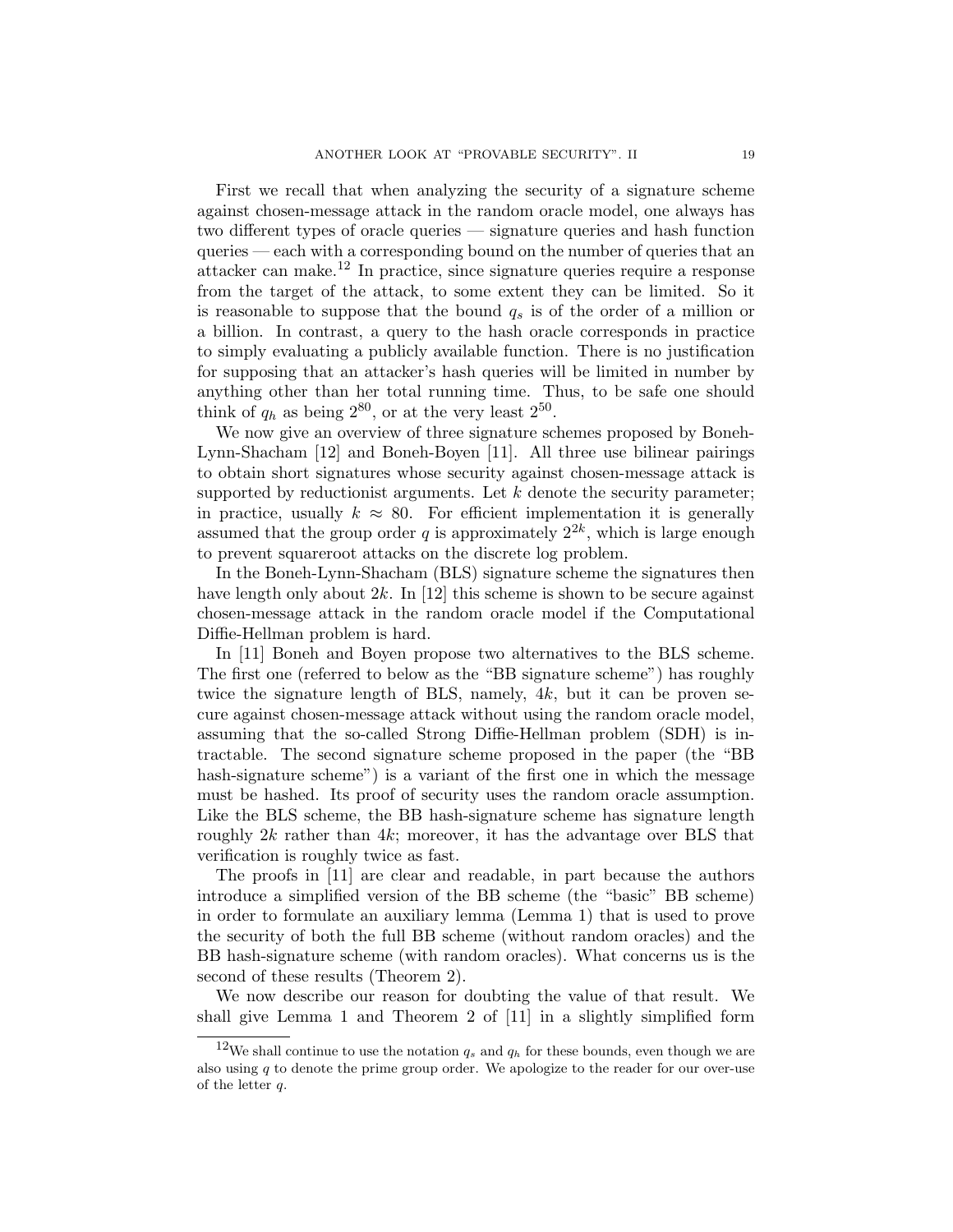where we omit mention of the probabilities  $\epsilon$  and  $\epsilon'$ , which are not relevant to our discussion. The underlying hard problem SDH for both BB schemes is parameterized by an integer that we shall denote  $q'_{s}$ .

Lemma 1. Suppose that  $q'_s$ -SDH cannot be solved in time less than  $t'$ . Then the basic signature scheme is secure against a weak chosen-message attack by an existential forger whose signature queries are bounded by  $q_s''$  and whose running time is bounded by  $t''$ , provided that

$$
q_s'' < q_s' \qquad \text{and} \qquad t'' \le t' - \Theta(q_s'^2 T),
$$

where  $T$  is the maximum time for a group exponentiation.

Theorem 2. Suppose that the basic signature scheme referred to in Lemma 1 is existentially unforgeable under a weak chosen-message attack with bounds  $q''_s$  and  $t''$ . Then the corresponding hash-signature scheme is secure in the random oracle model against an adaptive chosen-message attack by an existential forger whose signature queries are bounded by  $q_s$ , whose hash queries are bounded by  $q_h$ , and whose running time is bounded by  $t$ , provided that

$$
q_s + q_h < q_s'' \qquad \text{and} \qquad t \leq t'' - o(t'').
$$

Casual readers are likely to view this theorem as a fairly precise and definitive security guarantee, especially since the authors comment: "Note that the security reduction in Theorem 2 is tight... Proofs of signature schemes in the random oracle model are often far less tight." Readers are not likely to go to the trouble of comparing the statement of the theorem with that of Lemma 1, particularly since in [11] several pages of text separate the lemma from the theorem. But such a comparison must be made if we want to avoid ending up in the embarrassing situation of the previous section (see Tables 1 and 2), where the adversary's running time was bounded by a negative number.

If we put the two statements side by side and compare them, we see that in order for the bound on the adversary's running time to be a positive number it is necessary that

$$
q_h^2 < t' \approx 2^k,
$$

where  $k$  is the security parameter. In practice, this means that we need  $q_h \ll 2^{40}$ .<sup>13</sup> Thus, there is no security guarantee at all for the hash-signature scheme in Theorem 2 unless one assumes that the adversary is severely limited in the number of hash values she can obtain.

The conclusion of all this is not, of course, that the signature scheme in Theorem 2 of [11] is necessarily insecure, but rather that the provable security result for it has no meaning if parameters are chosen for efficient implementation.

<sup>&</sup>lt;sup>13</sup>If we had a 160-bit group order and took  $q_h = 2^{50}$ , then Theorem 2 and Lemma 1 would give us the bound  $t \leq -2^{100}$  for the adversary's running time.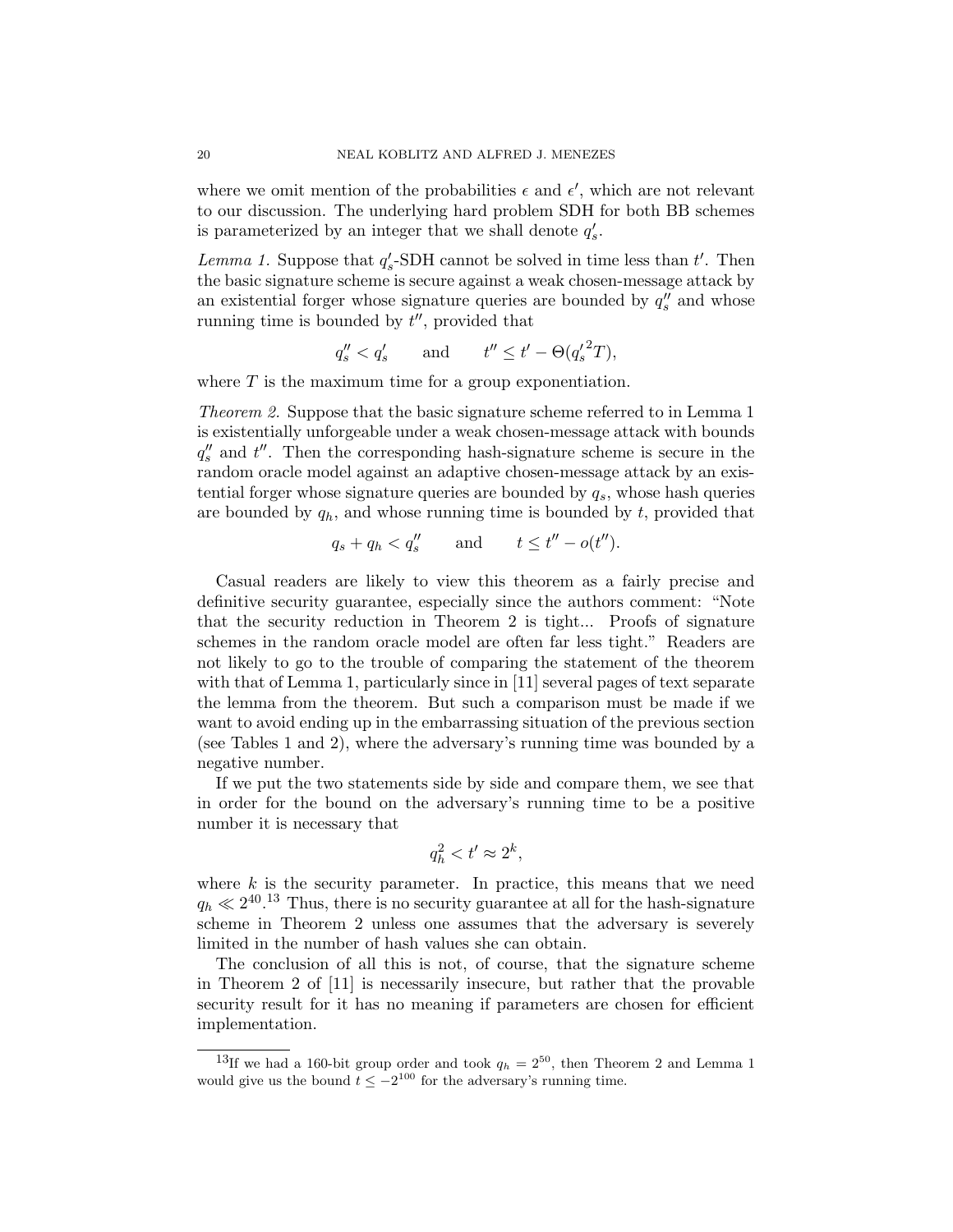8. The Paillier–Vergnaud results for Schnorr signatures

In [32] Paillier and Vergnaud prove that it is unlikely that a reduction more precisely, an "algebraic" reduction — can be found from the Discrete Logarithm Problem (DLP) to forging Schnorr signatures. After describing this result and its proof, we compare it with various positive results that suggest equivalence between forgery of Schnorr-type signatures and the DLP.

8.1. Schnorr signatures. We first recall the Schnorr signature scheme [35].

Schnorr key generation. Let q be a large prime, and let  $p$  be a prime such that  $p \equiv 1 \pmod{q}$ . Let g be a generator of the cyclic subgroup G of order q in  $\mathbb{F}_p^*$ . Let H be a hash function that takes values in the interval  $[1, q-1]$ . Each user Alice constructs her keys by selecting a random integer  $x$  in the interval  $[1, q-1]$  and computing  $y = g^x \mod p$ . Alice's public key is y; her private key is  $x$ .

Schnorr signature generation. To sign a message  $m$ , Alice must do the following:

- (1) Select a random integer k in the interval  $[1, q-1]$ .
- (2) Compute  $r = g^k \mod p$ , and set  $h = H(m, r)$ .
- (3) Set  $s = k + hx \mod q$ .

The signature for the message is the pair of integers  $(h, s)$ .

Schnorr signature verification. To verify Alice's signature  $(h, s)$  on a message  $m$ , Bob must do the following:

- (1) Obtain an authenticated copy of Alice's public key y.
- (2) Verify that h and s are integers in the interval  $[0, q-1]$ .
- (3) Compute  $u = g^s y^{-h} \text{ mod } p$  and  $v = H(m, u)$ .
- (4) Accept the signature if and only if  $v = h$ .

8.2. Paillier–Vergnaud. Before giving the Paillier–Vergnaud result, we need some preliminaries. First, suppose that we have a group  $G$  generated by g. By the "discrete log" of  $y \in G$  we mean a solution x to the equation  $g^x = y$ . In [32] the "one-more DLP" problem, denoted *n*-DLP, is defined as follows.

*n*-*DLP*. Given  $r_0, r_1, \ldots, r_n \in G$  and a discrete log oracle  $DL(\cdot)$  that can be called upon *n* times, find the discrete logs of all  $n + 1$  elements  $r_i$ .

Second, by an "algebraic" reduction  $R$  from the DLP to forgery, Paillier and Vergnaud mean a reduction that is able to perform group operations but is not able to use special features of the way that group elements are represented. In addition, they suppose that the choices made while carrying out  $R$  are accessible to whomever is running the reduction algorithm (in the proof below this is the n-DLP solver). With these definitions, they prove the following result.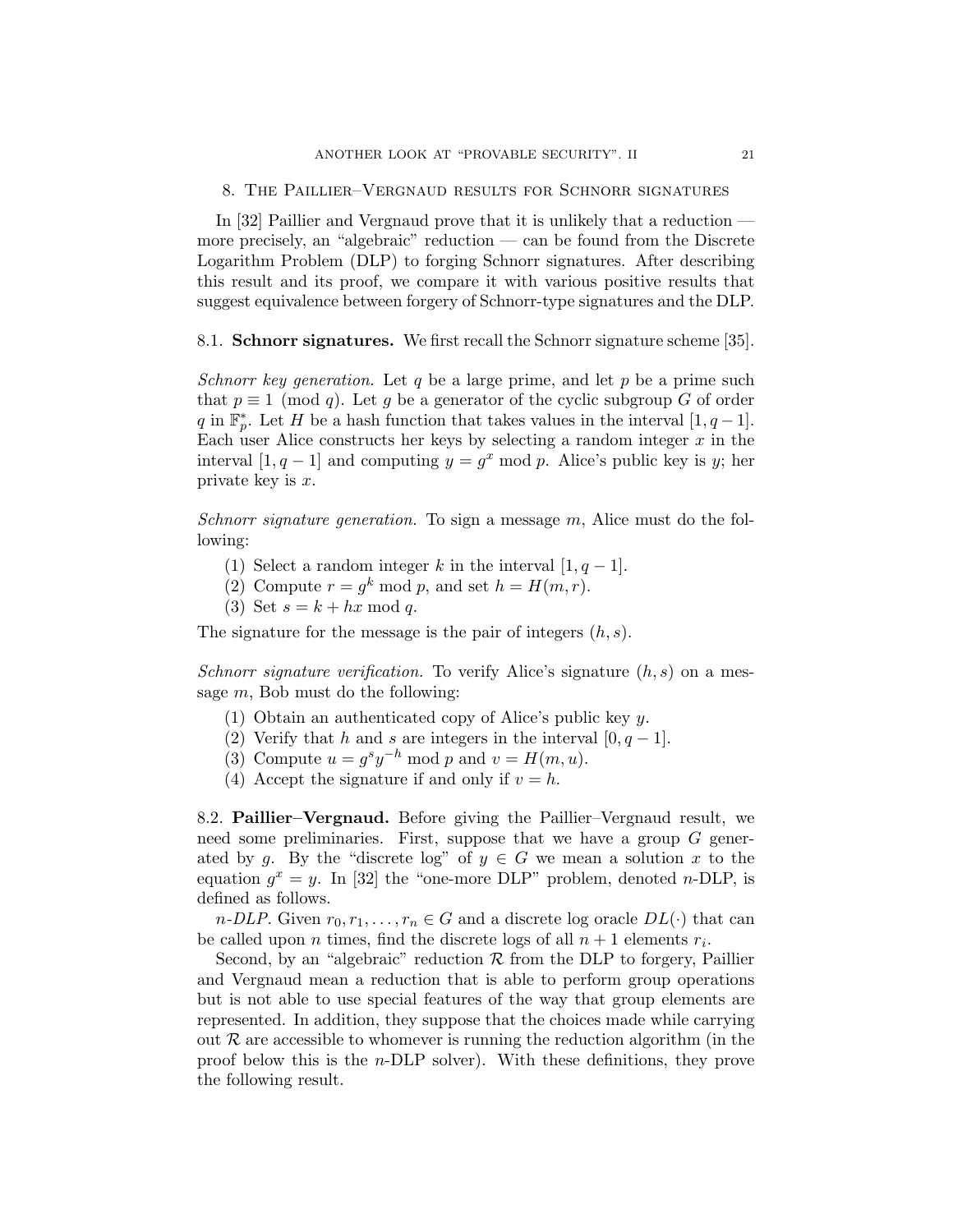*Theorem.* Suppose that G is a group of order q generated by g. Suppose that  $\mathcal R$  is an algebraic reduction from the DLP to universal forgery with key-only attack that makes  $n$  calls to the forger. Then  $n$ -DLP is easy.

*Proof.* Let  $r_0, r_1, \ldots, r_n \in G$  be an instance of *n*-DLP. We are required to find all  $n + 1$  discrete logs, and we can call upon the oracle  $DL(\cdot)$  n times. The reduction  $\mathcal R$  will find the discrete logarithm of any element if it is given a forger that will break n different instances (chosen by  $\mathcal{R}$ ) of the Schnorr signature scheme. We ask  $\mathcal R$  to find the discrete log of  $r_0$ . Then n times the reduction algorithm produces a Schnorr public key  $y_i$  and a message  $m_i$ . Each time we simulate the forger by choosing  $r = r_i$ , computing the hash value  $h_i = H(m_i, r_i)$ , and then setting  $s_i$  equal to the discrete log of  $r_i y_i^{h_i}$ , which we determine from the oracle:

$$
s_i = DL(r_i y_i^{h_i}).
$$

We send  $(h_i, s_i)$ , which is a valid signature for  $m_i$  with public key  $y_i$ , to  $\mathcal{R}$ . Finally,  $\mathcal R$  outputs the discrete log  $x_0$  of  $r_0$ .

In order to compute the public key  $y_i$ ,  $\mathcal{R}$  must have performed group operations starting with the only two group elements that it was given, namely, g and  $r_0$ . Thus, for some integer values  $\alpha_i$  and  $\beta_i$  that are accessible to us, we have  $y_i = g^{\alpha_i} r_0^{\beta_i}$ . Once we learn  $x_0$  (which is the output of  $\mathcal{R}$ ), we can compute

$$
x_i = s_i - h_i(\alpha_i + x_0\beta_i) \bmod q,
$$

which is the discrete logarithm of  $r_i$ ,  $i = 1, \ldots, n$ . We now know the discrete logs of all the  $n+1$  values  $r_0, \ldots, r_n$ . This completes the proof.

Paillier and Vergnaud proved similar results for other signature schemes based on the DLP, such as DSA and ECDSA. In the latter cases they had to modify the *n*-DLP slightly: the discrete log oracle is able to give the queried discrete logs to different bases  $g_i$ .

Intuitively, the "one-more DLP" problem seems to be equivalent to the DLP, even though there is an obvious reduction in just one direction. Thus, the Paillier–Vergnaud results can be paraphrased as follows: A reduction from the DLP to forgery is unlikely unless the DLP is easy. In this sense the above theorem has the same flavor as the result of Boneh and Venkatesan [13] discussed in §2. As in that case, one possible interpretation of Paillier–Vergnaud is that there might be a security weakness in Schnorr-type signatures. Indeed, that interpretation is suggested by the title "Discretelog-based signatures may not be equivalent to discrete log" and by the claim in the Introduction that "our work disproves that Schnorr, ElGamal, DSA, GQ, etc. are maximally secure."<sup>14</sup>

On the other hand, as in §2, an alternative explanation is that their work gives a further illustration of the limitations of reduction arguments. It is instructive to compare the negative result of Paillier–Vergnaud concerning the

<sup>&</sup>lt;sup>14</sup>Paillier and Vergnaud do acknowledge, however, that their work leads to "no actual attack or weakness of either of these signature schemes."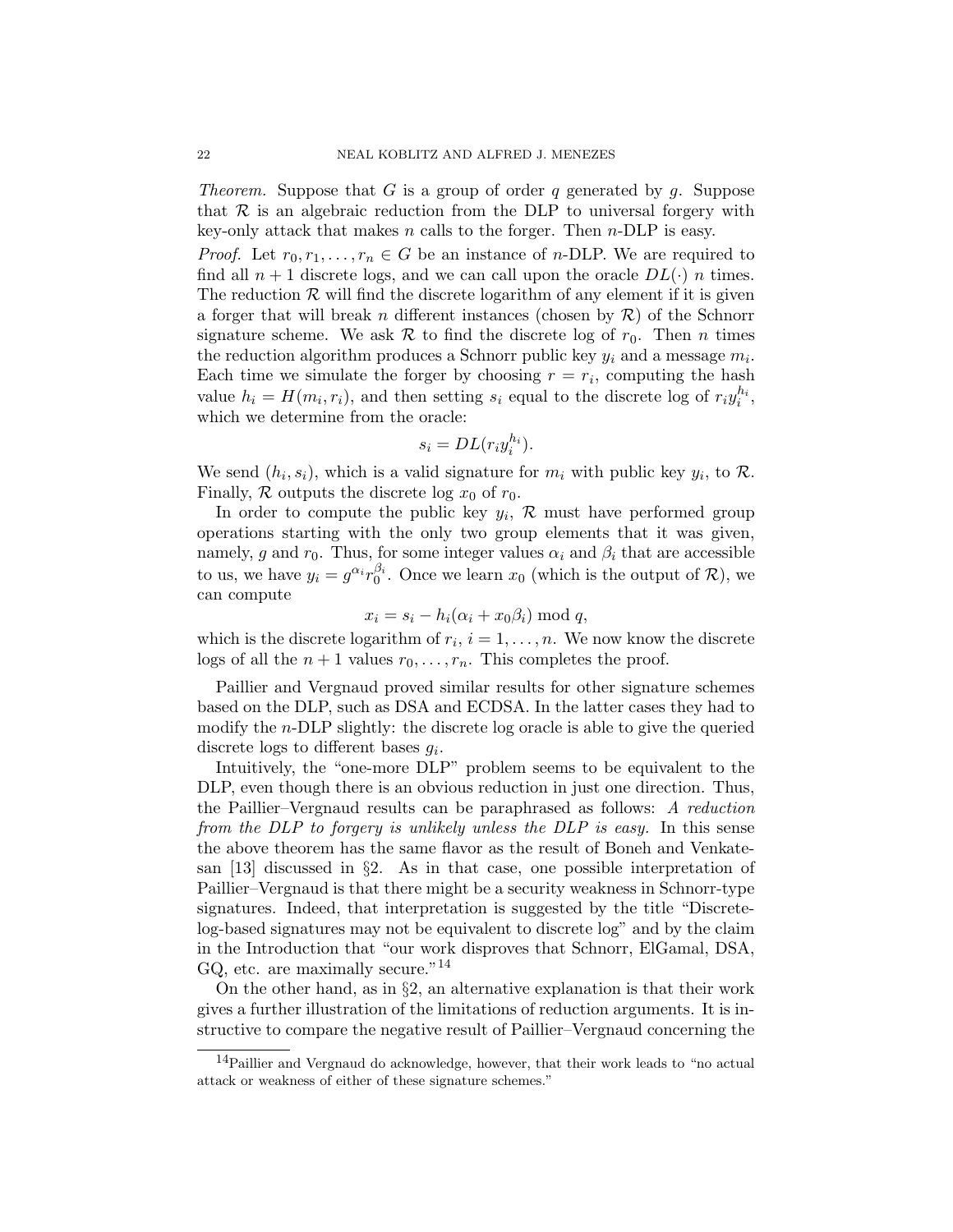existence of reductions with the following two positive reductionist security results for Schnorr-type signature schemes.

8.3. Random oracle reductions. Reductionist security claim. In the Schnorr signature scheme, if the hash function is modeled by a random oracle, then the DLP reduces to universal forgery.

Argument. Suppose that the adversary can forge a signature for m. After it gets  $h = H(m, r)$ , suppose that it is suddenly given a second hash function  $H'$ . Since a hash function has no special properties that the forger can take advantage of, whatever method it used will work equally well with H replaced by  $H'$ . In other words, we are using the random oracle model for the hash function. So the forger uses  $h' = H'(m,r)$  as well as  $h = H(m,r)$ and produces two valid signatures  $(h, s)$  and  $(h', s')$  for m, with the same r but with  $h' \neq h$ . Note that the value of k is the same in both cases, since r is the same. By subtracting the two values  $s \equiv k + xh$  and  $s' \equiv k + xh'$ (mod q) and then dividing by  $h' - h$ , one can use the forger's output to immediately find the discrete  $\log x$ .<sup>15</sup>

The above argument is imprecise. Strictly speaking, we should allow for the possibility that a forger gets  $H(m, r)$  for several different values of r and signs only one of them. In that case we guess which value will be signed, and run the forger program several times with random guesses until our guess is correct. We described a rigorous argument (for a stronger version of the above claim) in §5 of [27], and full details can be found in [33, 34].

Note that the need to run the forger many times leads to a non-tight reduction. In [34] it is shown that it suffices to call on the forger approximately  $q_h$  times, where  $q_h$  is a bound on the number of hash function queries. In [32] Paillier and Vergnaud prove that, roughly speaking, an algebraic reduction in the random oracle model cannot be tighter than  $\sqrt{q_h}$ . Much as Coron did in the case of RSA signatures, Paillier and Vergnaud establish a lower bound on tightness of the reduction.

What do we make of the circumstance that, apparently, no tight reduction from the DLP to forgery is possible in the random oracle model, and no reduction at all is likely in a standard model? As usual, several interpretations are possible. Perhaps this shows that reductions in the random oracle model are dangerous, because they lead to security results that cannot be achieved in a standard model. On the other hand, perhaps we can conclude that the random oracle model should be used, because it can often come closer to achieving what our intuition suggests should be possible. And what about the non-tightness? Should we ignore it, or should we adjust our recommendations for key sizes so that we have, say, 80 bits of security after taking into account the non-tightness factor?

<sup>&</sup>lt;sup>15</sup>Note that one does not need to know  $k$ .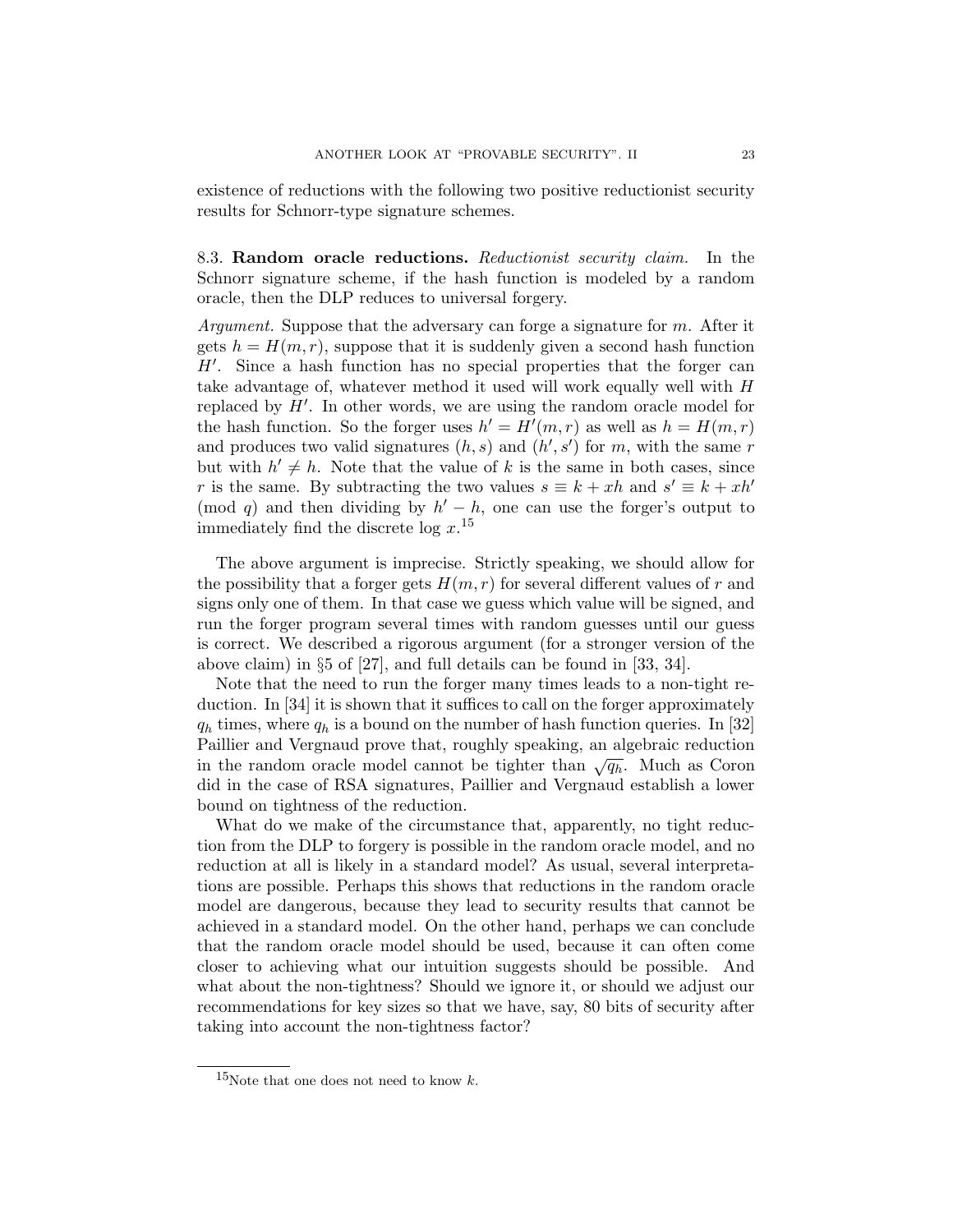8.4. Brown's result for ECDSA. Finally, we discuss another positive result that concerns ECDSA. We shall state without proof an informal version of a theorem of D. Brown [14, 15].

Theorem. Suppose that the elliptic curve is modeled by a generic group. Then the problem of finding a collision for the hash function reduces to forgery of ECDSA signatures.

Brown's theorem falls outside the framework of the results in [32]. It is a reduction not from the DLP to forgery, but rather from collision finding to forgery. And it is a tight reduction. By making the generic group assumption, one is essentially assuming that the DLP is hard (see [36]). If the hash function is collision-resistant, then the assumed hardness of the DLP (more precisely, the generic group assumption) implies hardness of forgery. However, in [14] there is no reduction from the DLP to forgery.

Both Brown and Paillier–Vergnaud make similar assumptions about the group. The latter authors implicitly assume that  $n\text{-DLP}$  is hard, and they assume that a reduction uses the group in a "generic way," that is, computes group operations without exploiting any special features of the encodings of group elements. Similarly, Brown assumes that the elliptic curve group is for all practical purposes like a generic group, and, in particular, the DLP is hard.

But their conclusions are opposite one another. Paillier and Vergnaud prove that no reduction is possible in the standard model, and no tight reduction is possible in the random oracle model. Brown gives a tight re- $\text{duction} - \text{of a different sort}$  than the ones considered in  $[32] -$  which proves security of ECDSA subject to his assumptions.

So is forgery of Schnorr-type signatures equivalent to the DLP? The best answer we can give is to quote a famous statement by a recent American president: it all depends on what the definition of "is" is.<sup>16</sup>

# 9. Conclusions

In his 1998 survey article "Why chosen ciphertext security matters" [37], Shoup explained the rationale for attaching great importance to reductionist security arguments:

> This is the preferred approach of modern, mathematical cryptography. Here, one shows with mathematical rigor that any attacker that can break the cryptosystem can be transformed into an efficient program to solve the underlying well-studied problem (e.g., factoring large numbers) that is widely believed to be very hard. Turning this logic around: if the

<sup>16</sup>The context was an explanation of his earlier statement that "there is no sexual relationship with Ms. Lewinsky." A statement to the effect that "there is no relationship of equivalence between the DLP and forgery of discrete-log-based signatures" is, in our judgment, equally implausible.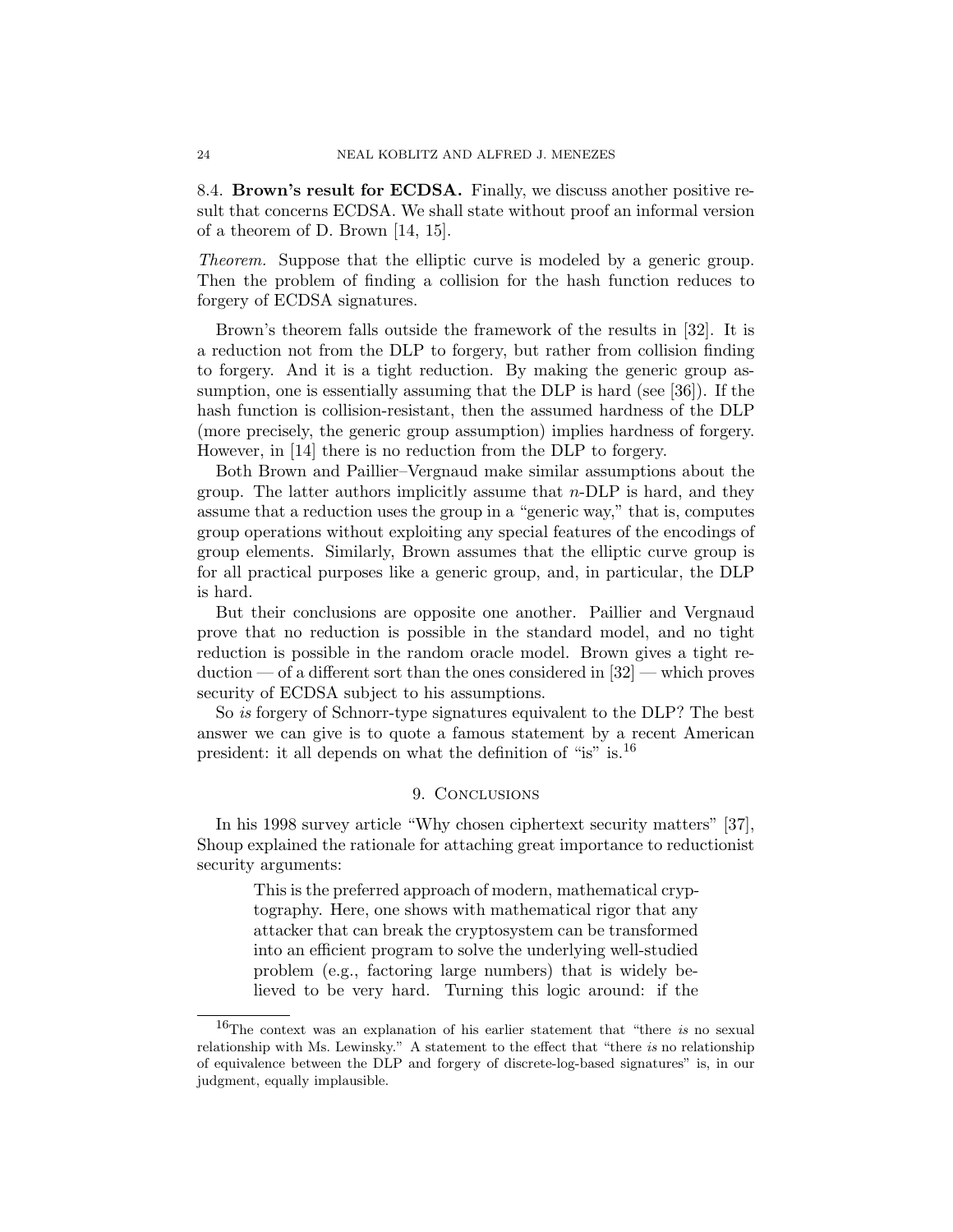"hardness assumption" is correct as presumed, the cryptosystem is secure. This approach is about the best we can do. If we can prove security in this way, then we essentially rule out all possible shortcuts, even ones we have not yet even imagined. The only way to attack the cryptosystem is a full-frontal attack on the underlying hard problem. Period. (p. 15; emphasis in original)

Later in [37] Shoup concluded: "Practical cryptosystems that are provably secure are available, and there is very little excuse for not using them." One of the two systems whose use he advocated because they had proofs of security was RSA-OAEP [7].

Unfortunately, history has not been kind to the bold opinion quoted above about the reliability of provable security results. In 2001, Shoup himself [38] found a flaw in the purported proof of security of general OAEP by Bellare and Rogaway. The same year, Manger [29] mounted a successful chosenciphertext attack on RSA-OAEP. Interestingly, it was not the flaw in the Bellare–Rogaway proof (which was later patched for RSA-OAEP) that made Manger's attack possible. Rather, Manger found a shortcut that was "not yet even imagined" in 1998, when Shoup wrote his survey.

It is often difficult to determine what meaning, if any, a reductionist security argument has for practical cryptography. In recent years, researchers have become more aware of the importance of concrete analysis of their reductions. But while they often take great pains to prove precise inequalities, they rarely make any effort to explain what their mathematically precise security results actually mean in practice.

For example, in [1] the authors construct a certain type of password-based key exchange system and give proofs of security in the random oracle model based on hardness of the computational Diffie–Hellman (CDH) problem. Here is the (slightly edited) text of their basic result (Corollary 1 of Theorem 1, pp. 201-202 of [1]) that establishes the relation between the "advantage" of an adversary in breaking their SPAKE1 protocol and the advantage of an adversary in solving the CDH:

> Corollary 1. Let  $G$  be a represent group of order  $p$ , and let  $\mathcal D$  be a uniformly distributed dictionary of size  $|\mathcal D|$ . Let SPAKE1 be the above password-based encrypted key exchange protocol associated with these primitives. Then for any numbers t,  $q_{\text{start}}$ ,  $q_{\text{send}}^A$ ,  $q_{\text{Bend}}^B$ ,  $q_H$ ,  $q_{\text{exe}}$ ,

> > $\mathrm{Adv}_{\mathrm{SPACE}, \mathcal{D}}^{\mathrm{ake}}(t, q_{\mathrm{start}}, q_{\mathrm{send}}^A, q_{\mathrm{send}}^B, q_H, q_{\mathrm{exe}})$

$$
\leq 2 \cdot \left( \frac{q_{\text{send}}^A + q_{\text{send}}^B}{|\mathcal{D}|} + \sqrt[6]{\frac{2^{14}}{|\mathcal{D}|^2} \text{Adv}_G^{\text{CDH}}(t') + \frac{2^{15}q_H^4}{|\mathcal{D}|^2 p}} \right) + 2 \cdot \left( \frac{(q_{\text{exe}} + q_{\text{send}})^2}{2p} + q_H \text{Adv}_G^{\text{CDH}}(t + 2q_{\text{exe}}\tau + 3\tau) \right)
$$

,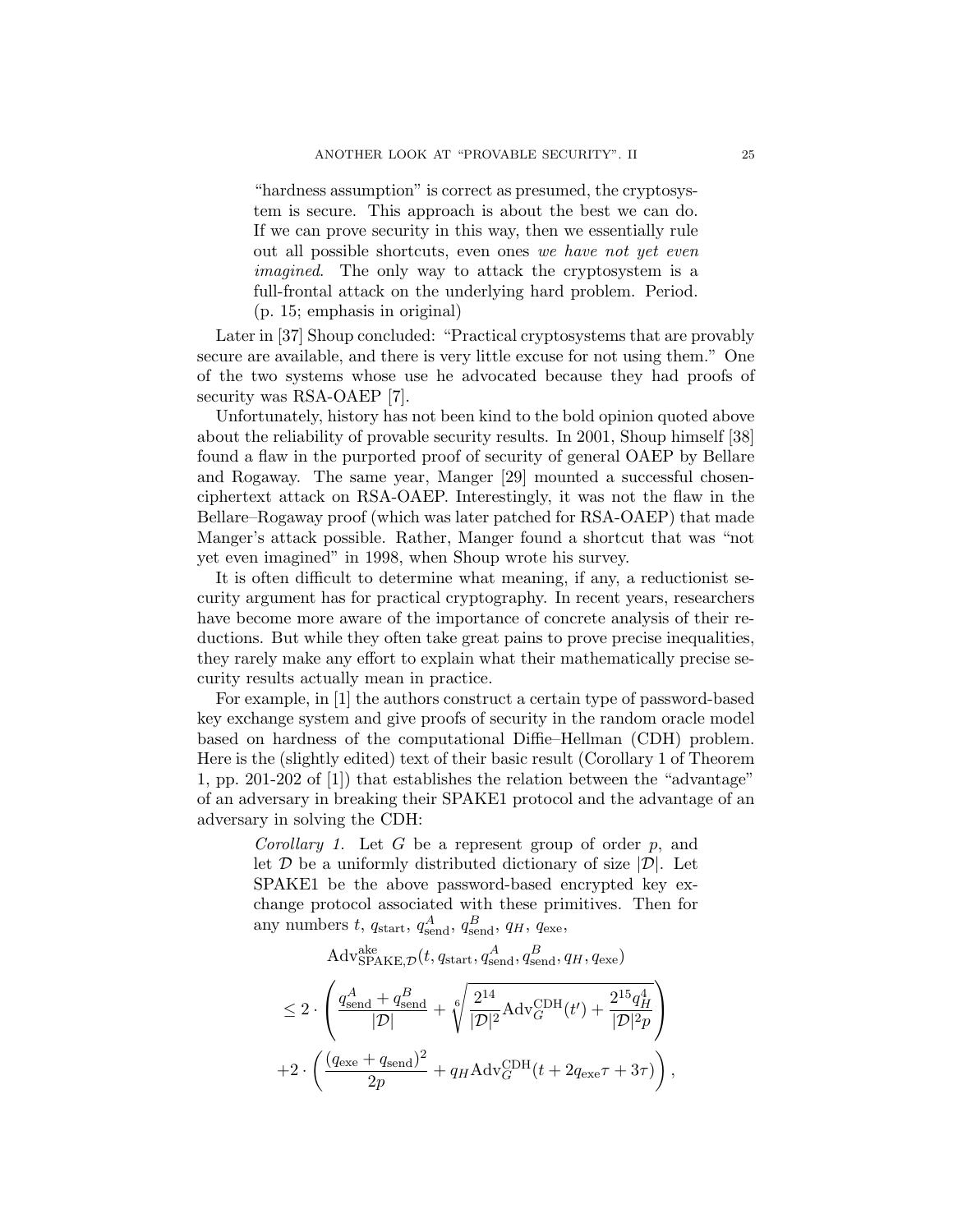where  $q_H$  represents the number of queries to the  $H$  oracle;  $q_{\text{exe}}$  represents the number of queries to the Execute oracle;  $q_{\text{start}}$  and  $q_{\text{send}}^A$  represent the number of queries to the Send oracle with respect to the initiator  $A; q_{\text{send}}^B$  represents the number of queries to the Send oracle with respect to the responder B;  $q_{\text{send}} = q_{\text{send}}^A + q_{\text{send}}^B + q_{\text{start}}$ ;  $t' = 4t + O((q_{\text{start}} +$  $(q_H)\tau$ ; and  $\tau$  is the time to compute one exponentiation in G.

The paper [1] includes a proof of this bewildering and rather intimidating inequality. But the paper gives no indication of what meaning, if any, it would have in practice. The reader who might want to use the protocol and would like to find parameters that satisfy security guarantees and at the same time allow a reasonably efficient implementation is left to fend for herself.

In the provable security literature the hapless reader is increasingly likely to encounter complicated inequalities involving more than half a dozen variables. (For other examples, see Theorem 5 in [28] and Theorems 2 and 3 in [4].) The practical significance of these inequalities is almost never explained. Indeed, one has to wonder what the purpose is of publishing them in such an elaborate, undigested form, with no interpretation given. Whatever the authors' intent might have been, there can be little doubt that the effect is not to enlighten their readers, but only to mesmerize them.

\* \* \*

Embarking on a study of the field of "provable security," before long one begins to feel that one has entered a realm that could only have been imagined by Lewis Carroll, and that the Alice of cryptographic fame has merged with the heroine of Carroll's books:

> Alice felt dreadfully puzzled. The Hatter's remark seemed to her to have no sort of meaning in it, and yet it was certainly English. (Alice's Adventures in Wonderland and Through the Looking-Glass, London: Oxford Univ. Press, 1971, p. 62.)

The Dormouse proclaims that his random bit generator is provably secure against an adversary whose computational power is bounded by a negative number. The Mad Hatter responds that he has a generator that is provably secure against an adversary whose computational resources are bounded by  $10^{-40}$  clock cycles. The White Knight is heralded for blazing new trails, but upon further examination one notices that he's riding backwards. The Program Committee is made up of Red Queens screaming "Off with their heads!" whenever authors submit a paper with no provable security theorem.

Lewis Carroll's Alice wakes up at the end of the book and realizes that it has all been just a dream. For the cryptographic Alice, however, the return to the real world might not be so easy.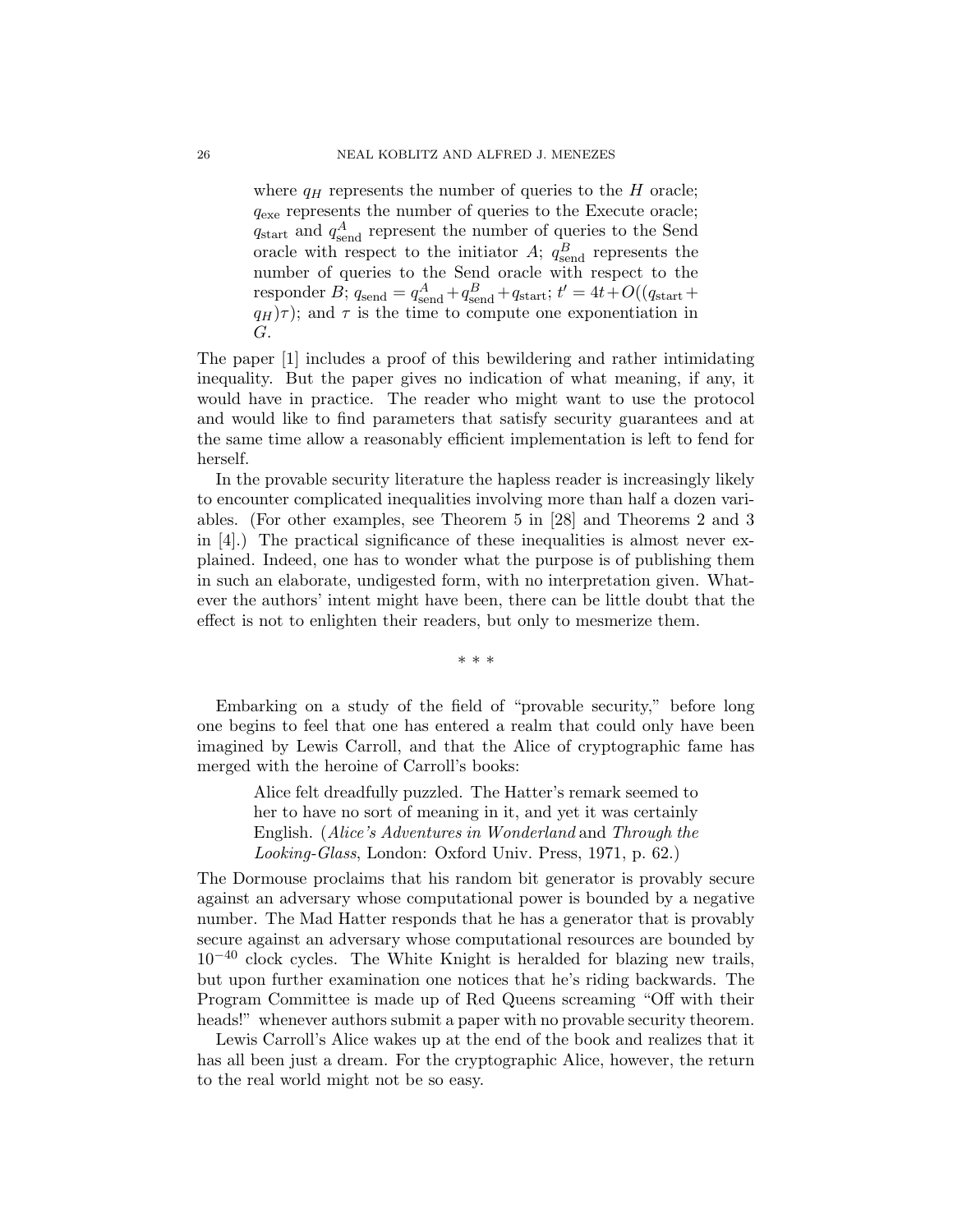#### **ACKNOWLEDGMENTS**

We would like to thank Andrey Sidorenko for his valuable comments on pseudorandom bit generators and Bart Preneel for answering our queries about the provable security of MAC algorithms. We also wish to thank Ian Blake and Dan Brown for reading and commenting on earlier drafts of the paper. Needless to say, all the opinions expressed in this article are the sole responsibility of the authors.

#### **REFERENCES**

- [1] M. Abdalla and D. Pointcheval, Simple password-based encrypted key exchange protocols, Topics in Cryptology – CT-RSA 2005, LNCS 3376, Springer-Verlag, 2005, pp. 191-208.
- [2] M. Ajtai and C. Dwork, A public-key cryptosystem with worst-case/average-case equivalence, Proc. 29th Symp. Theory of Computing, A.C.M., 1997, pp. 284-293.
- W. Alexi, B. Chor, O. Goldreich, and C. P. Schnorr, RSA and Rabin functions: Certain parts are as hard as the whole, SIAM J. Computing, 17 (1988), pp. 194-209.
- [4] P. Barreto, B. Libert, N. McCullagh, and J.-J. Quisquater, Efficient and provablysecure identity-based signatures and signcryption from bilinear maps, Advances in Cryptology – Asiacrypt 2005, LNCS 3788, Springer-Verlag, 2005, pp. 515-532.
- [5] M. Bellare, Practice-oriented provable-security, Proc. First International Workshop on Information Security (ISW '97), LNCS 1396, Springer-Verlag, 1998, pp. 221-231.
- [6] M. Bellare and P. Rogaway, Random oracles are practical: a paradigm for designing efficient protocols, Proc. First Annual Conf. Computer and Communications Security, ACM, 1993, pp. 62-73.
- [7] M. Bellare and P. Rogaway, Optimal asymmetric encryption how to encrypt with RSA, Advances in Cryptology – Eurocrypt '94, LNCS 950, Springer-Verlag, 1994, pp. 92-111.
- [8] S. Blackburn and K. Paterson, Cryptanalysis of a message authentication code due to Cary and Venkatesan, Fast Software Encryption 2004, LNCS 3017, Springer-Verlag, 2004, pp. 446-453.
- [9] L. Blum, M. Blum, and M. Shub, A simple unpredictable pseudo-random number generator, SIAM J. Computing, 15 (1986), pp. 364-383.
- [10] M. Blum and S. Micali, How to generate cryptographically strong sequences of pseudo-random bits, SIAM J. Computing, 13 (1984), pp. 850-864.
- [11] D. Boneh and X. Boyen, Short signatures without random oracles, Advances in Cryp $tology - Eurocrypt 2004$ , LNCS 3027, Springer-Verlag, 2004, pp. 56-73.
- [12] D. Boneh, B. Lynn, and H. Shacham, Short signatures from the Weil pairing, Advances in Cryptology – Asiacrypt 2001, LNCS 2248, Springer-Verlag, 2001, pp. 514- 532.
- [13] D. Boneh and R. Venkatesan, Breaking RSA may not be equivalent to factoring, Advances in Cryptology – Eurocrypt '98, LNCS 1233, Springer-Verlag, 1998, pp. 59- 71.
- [14] D. Brown, Generic groups, collision resistance, and ECDSA, Designs, Codes and Cryptography, 35 (2005), pp. 119-152.
- [15] D. Brown, On the provable security of ECDSA, in I. Blake, G. Seroussi, and N. Smart, eds., Advances in Elliptic Curve Cryptography, Cambridge University Press, 2005, pp. 21-40.
- [16] D. Brown, Breaking RSA may be as difficult as factoring, http://eprint.iacr.org/ 2005/380
- [17] D. Brown, unpublished communication, February 2006.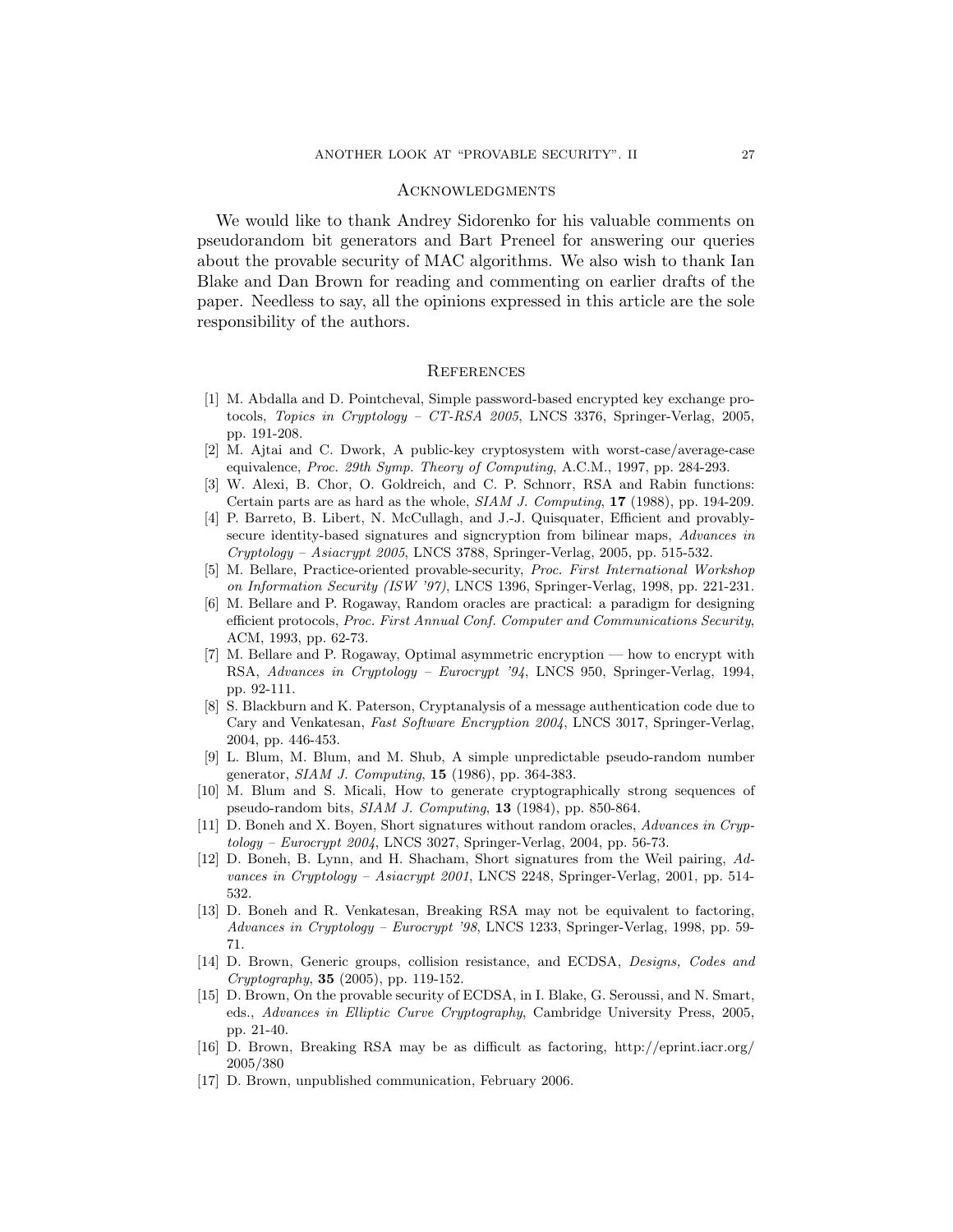- [18] M. Cary and R. Venkatesan, A message authentication code based on unimodular matrix groups, Advances in Cryptology – Crypto 2003, LNCS 2729, Springer-Verlag, 2003, pp. 500-512.
- [19] J.-S. Coron, On the exact security of full domain hash, Advances in Cryptology Crypto 2000, LNCS 1880, Springer-Verlag, 2000, pp. 229-235.
- [20] J.-S. Coron, Optimal security proofs for PSS and other signature schemes, Advances in Cryptology – Eurocrypt 2002, LNCS 2332, Springer-Verlag, 2002, pp. 272-287.
- [21] D. Eastlake, S. Crocker, and J. Schiller, RFC 1750 Randomness Recommendations for Security, available from http://www.ietf.org/rfc/rfc1750.txt
- [22] R. Fischlin and C. P. Schnorr, Stronger security proofs for RSA and Rabin bits, J. Cryptology, 13 (2000), pp. 221-244.
- [23] R. Gennaro, An improved pseudo-random generator based on the discrete log problem, J. Cryptology, 18 (2005), pp. 91-110.
- [24] N. Howgrave-Graham, J. Dyer, and R. Gennaro, Pseudo-random number generation on the IBM 4758 Secure Crypto Coprocessor, Workshop on Cryptographic Hardware and Embedded Systems (CHES 2001), LNCS 2162, Springer-Verlag, 2001, pp. 93-102.
- [25] J. Katz and N. Wang, Efficiency improvements for signature schemes with tight security reductions, 10th ACM Conf. Computer and Communications Security, 2003, pp. 155-164.
- [26] D. Knuth, Seminumerical Algorithms, vol. 2 of Art of Computer Programming, 3rd ed., Addison-Wesley, 1997.
- [27] N. Koblitz and A. Menezes, Another look at "provable security," to appear in J. Cryptology; available from http://eprint.iacr.org/2004/152.
- [28] P. Mackenzie and S. Patel, Hard bits of the discrete log with applications to password authentication, Topics in Cryptology – CT-RSA 2005, LNCS 3376, Springer-Verlag, 2005, pp. 209-226.
- [29] J. Manger, A chosen ciphertext attack on RSA Optimal Asymmetric Encryption Padding (OAEP) as standardized in PKCS  $\#1$  v2.0, Advances in Cryptology – Crypto 2001, LNCS 2139, Springer-Verlag, 2001, pp. 230-238.
- [30] P. Q. Nguyen and J. Stern, Cryptanalysis of the Ajtai–Dwork cryptosystem, Advances in Cryptology – Crypto '98, LNCS 1462, Springer-Verlag, 1998, pp. 223-242.
- [31] P. Q. Nguyen and J. Stern, The two faces of lattices in cryptology, Cryptography and Lattices – Proc. CALC 2001, LNCS 2146, Springer-Verlag, 2001, pp. 146-180.
- [32] P. Paillier and D. Vergnaud, Discrete-log-based signatures may not be equivalent to discrete log, Advances in Cryptology – Asiacrypt 2005, LNCS 3788, Springer-Verlag, 2005, pp. 1-20.
- [33] D. Pointcheval and J. Stern, Security proofs for signature schemes, Advances in Cryptology – Eurocrypt '96, LNCS 1070, Springer-Verlag, 1996, pp. 387-398.
- [34] D. Pointcheval and J. Stern, Security arguments for digital signatures and blind signatures, J. Cryptology, 13 (2000), pp. 361-396.
- [35] C. P. Schnorr, Efficient signature generation for smart cards, J. Cryptology, 4 (1991), pp. 161-174.
- [36] V. Shoup, Lower bounds for discrete logarithms and related problems, Advances in  $Cryptology - Eurocrypt$  '97, LNCS 1233, Springer-Verlag, 1997, pp. 256-266.
- [37] V. Shoup, Why chosen ciphertext security matters, IBM Research Report RZ 3076 (#93122) 23/11/1998.
- [38] V. Shoup, OAEP reconsidered, Advances in Cryptology Crypto 2001, LNCS 2139, Springer-Verlag, 2001, pp. 239-259.
- [39] A. Sidorenko, unpublished communication, March 2006.
- [40] A. Sidorenko and B. Schoenmakers, Concrete security of the Blum–Blum–Shub pseudorandom generator, Cryptography and Coding 2005, LNCS 3796, Springer-Verlag, 2005, pp. 355-375.